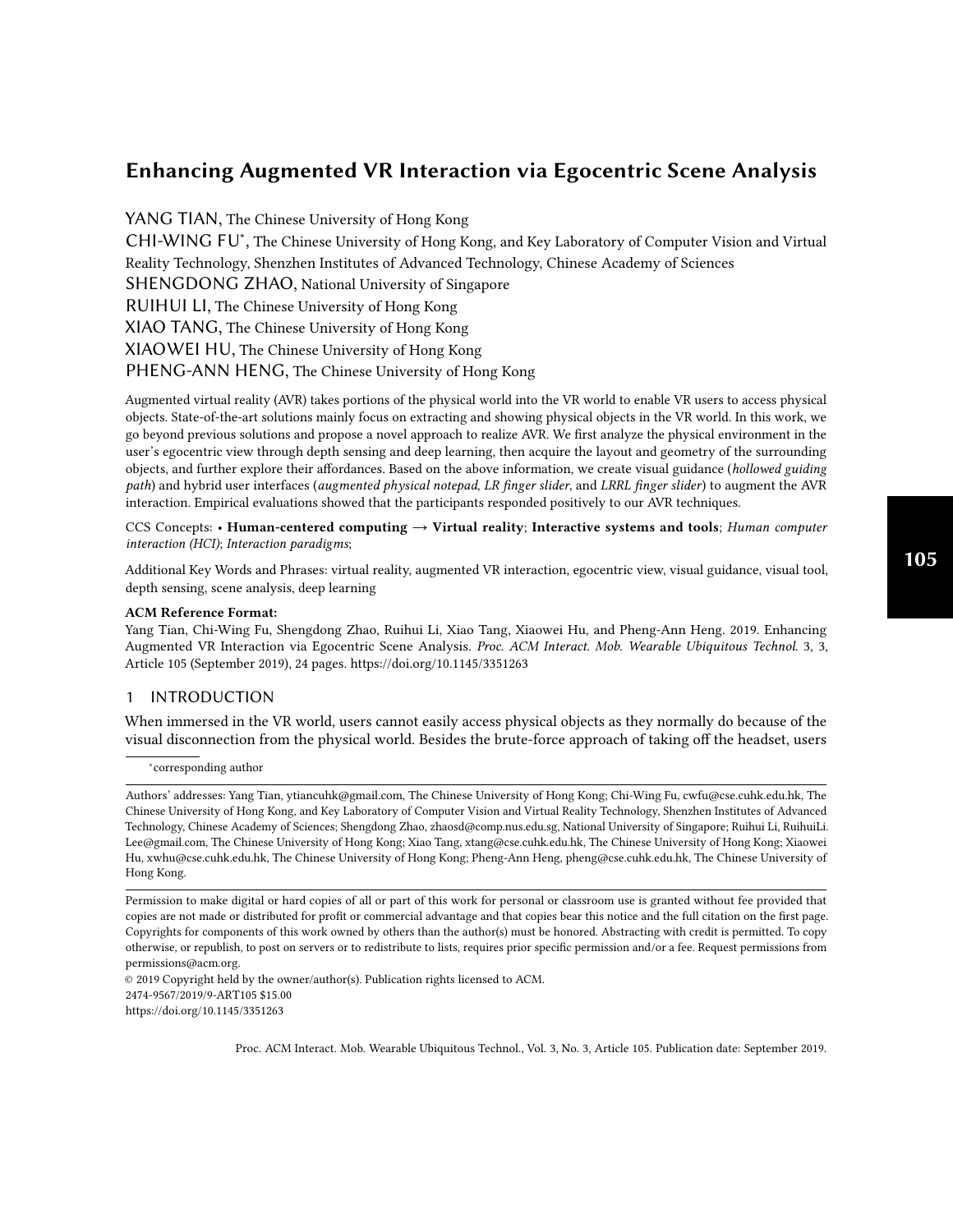<span id="page-1-0"></span>

Fig. 1. In our approach, relevant physical objects (e.g., a cup and a notepad) are automatically detected and incorporated into the VR world. Furthermore, a design of visual guidance (the guiding path in front of the user's hand) helps the user conveniently interact with the physical cup without severely breaking the immersive experience. Virtual buttons along an edge of the notepad enrich its function in the AVR environment. See the implementations of the visual guidance and the augmented physical notepad in Figures [6](#page-9-0) and [9.](#page-13-0)

may use a button on the headset to teleport between the physical world and the VR world. To enable the users to see physical elements while immersed in the VR world, augmented virtual reality (AVR) augments the virtual reality by overlaying portions of the physical world on top of the VR world.

Several existing solutions [\[3,](#page-22-0) [4,](#page-22-1) [22,](#page-23-1) [24,](#page-23-2) [25,](#page-23-3) [35\]](#page-23-4) have been proposed to realize AVR. The solutions mainly focused on selectively extracting and displaying physical objects as overlays. However, they did not analyze the layout of the physical environment in the user's egocentric view or make use of the geometry of the objects in the physical environment. Both the layout and geometry are beneficial to enhance/enrich the interaction in the AVR environment.

Motivated by the recent success in real-time object detection (e.g., YOLO [\[29\]](#page-23-5)) and scene understanding (e.g., SemanticFusion [\[21\]](#page-23-6)) through deep learning and depth sensing, our vision in this work is to leverage these techniques to understand the physical environment around the VR user to acquire the information including the layout of the physical environment and the geometry of the physical objects in it. Then we apply the layout information and the affordances of the physical objects based on their geometry information to enhance/enrich the AVR interaction. An affordance determines how an object could possibly be used [\[27\]](#page-23-7).

In this paper, we present a new approach to realize augmented virtual reality (AVR). Compared with previous AVR solutions, our approach is able to extract the context information (layout and affordance) semantically. Based on the context information, our approach not only enhances the AVR users' experience via visual guidance when the users access and move the physical objects, but also creates hybrid user interfaces, which combine physical objects and virtual elements to enhance or enrich the AVR interaction; see Figure [1.](#page-1-0)

Under our new approach, we have the following contributions:

- a prototype system, which is able to acquire the above context information in real-time;
- hollowed guiding path, a visual guidance design, to help a VR user conveniently interact with a target physical object without severely breaking the immersive experience, especially when the user is immersed in virtual environments with a lot of dynamic contents;
- augmented physical notepad, which is augmented from a physical notepad with virtual buttons, to enable the VR users to not only write as they do in the real world, but also enjoy novel interactions via the buttons;
- LR finger slider, a physical slider, which is augmented from a physical desk rim with a slider widget, to facilitate the VR users to comfortably adjust parameters with haptic feedback; and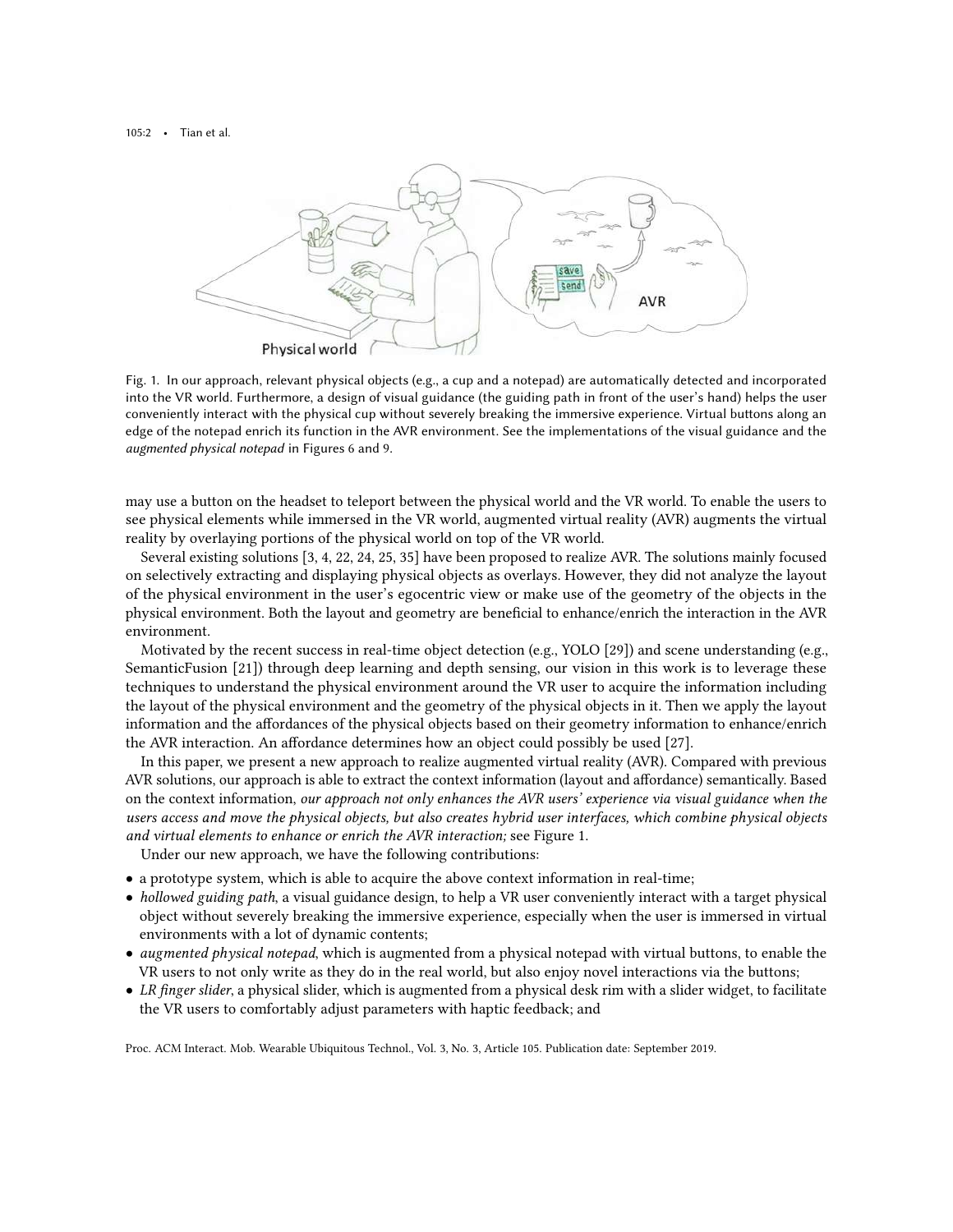• LRRL finger slider, which is also augmented from a physical desk rim, to facilitate the VR users to comfortably adjust parameters with haptic feedback, but with doubled accuracy.

#### 2 RELATED WORK

In this section, we review works on AVR techniques, their applications, and some related topics.

#### 2.1 AVR Techniques

To realize AVR, early works put an RGB camera on the front side of the VR headset, extracted physical objects in the camera view using some simple video-keying techniques, and then overlaid the result on top of the VR world. A pioneer work was done by Metzger et al. [\[24\]](#page-23-2) who used a luminance keyer to segment the physical objects out of a uniformly-lit background. Bruder et al. [\[2\]](#page-22-2) used a skin detection method to segment users' hands, adjusted their luminance and overlaid them above the VR world. Later, Bruder et al. [\[3\]](#page-22-0) applied a chroma keyer to segment objects against a uniformly-painted background. Hence, both the user's hands and physical tools could be seen in their virtual architectural exploration application. Clearly, video-keying solutions are relatively easy to implement for supporting AVR. However, the solutions cannot be applied to general environments in practice.

Later, the research community started to explore the use of consumer-grade depth sensors attached on the front side of VR headsets for supporting AVR. Suma et al. [\[36\]](#page-23-8) enabled a VR user to see a physical person in front by analyzing the depth image and extracting 3D points associated with the person. Tecchia et al. [\[37\]](#page-23-9) reconstructed and showed the 3D meshes of the user's hands in the VR world. In addition, they attached colored rings on the user's fingers for tracking them. Besides, Nahon et al. [\[26\]](#page-23-10) used a fixed Kinect sensor[∗](#page-0-0) exterior to the VR user to capture 3D point clouds of the physical world and to enable the user to see physical elements.

Besides the techniques to segment objects and human bodies, McGill et al. [\[22\]](#page-23-1) proposed an engagementdependent method, which selectively incorporates relevant portions (objects and persons) of the physical world based on whether the user engages with them or not. Budhiraja et al. [\[4\]](#page-22-1) found that showing the extracted hands and objects as well as edges detected in the RGB camera view was favored by most users. Though these works enable VR users to access physical objects, they mainly focus on how to select and display physical objects in the VR world. Through depth sensing and deep learning, our approach goes beyond the previous works to analyze the surrounding physical environment around the user to extract the layout information of the surrounding physical environment and the geometry information of the physical objects in it. Enabled by the layout information and the affordances of the physical objects based on their geometry, we can create visual guidance and hybrid user interfaces to enhance or enrich the AVR interaction; see results in Sections [4,](#page-6-0) [5,](#page-12-0) and [6.](#page-15-0) We are not aware of any previous works on AVR that explore egocentric physical scene analysis and provide visual guidance and hybrid user interfaces.

#### 2.2 AVR Applications

AVR techniques have been applied in various areas such as remote collaboration, 360 video viewing, inputs in VR, etc. Gao et al. [\[10\]](#page-22-3) developed a remote collaboration system that renders the point clouds of the local worker's surrounding physical environment in his/her egocentric view together with the remote helper's hands on both the local and remote sides. Thus, it facilitates the remote helper to understand the spatial relationships on the local side. The local worker is well guided by the helper's hands during the physical tasks. Later, they further reconstructed the local worker's workspace before a task starts to enable the remote helper to freely explore the local workspace from a free viewpoint [\[11\]](#page-22-4). To support long-term use, they replaced the heavy VR headsets tethered to PCs with a lightweight self-contained headset on the remote side and an Android-based smartphone or AR display on the local side [\[9\]](#page-22-5). Lee et al. [\[16\]](#page-22-6) proposed a conceptual design of applying the AVR

<sup>∗</sup>Microsoft's Kinect sensor:<https://en.wikipedia.org/wiki/Kinect> .

Proc. ACM Interact. Mob. Wearable Ubiquitous Technol., Vol. 3, No. 3, Article 105. Publication date: September 2019.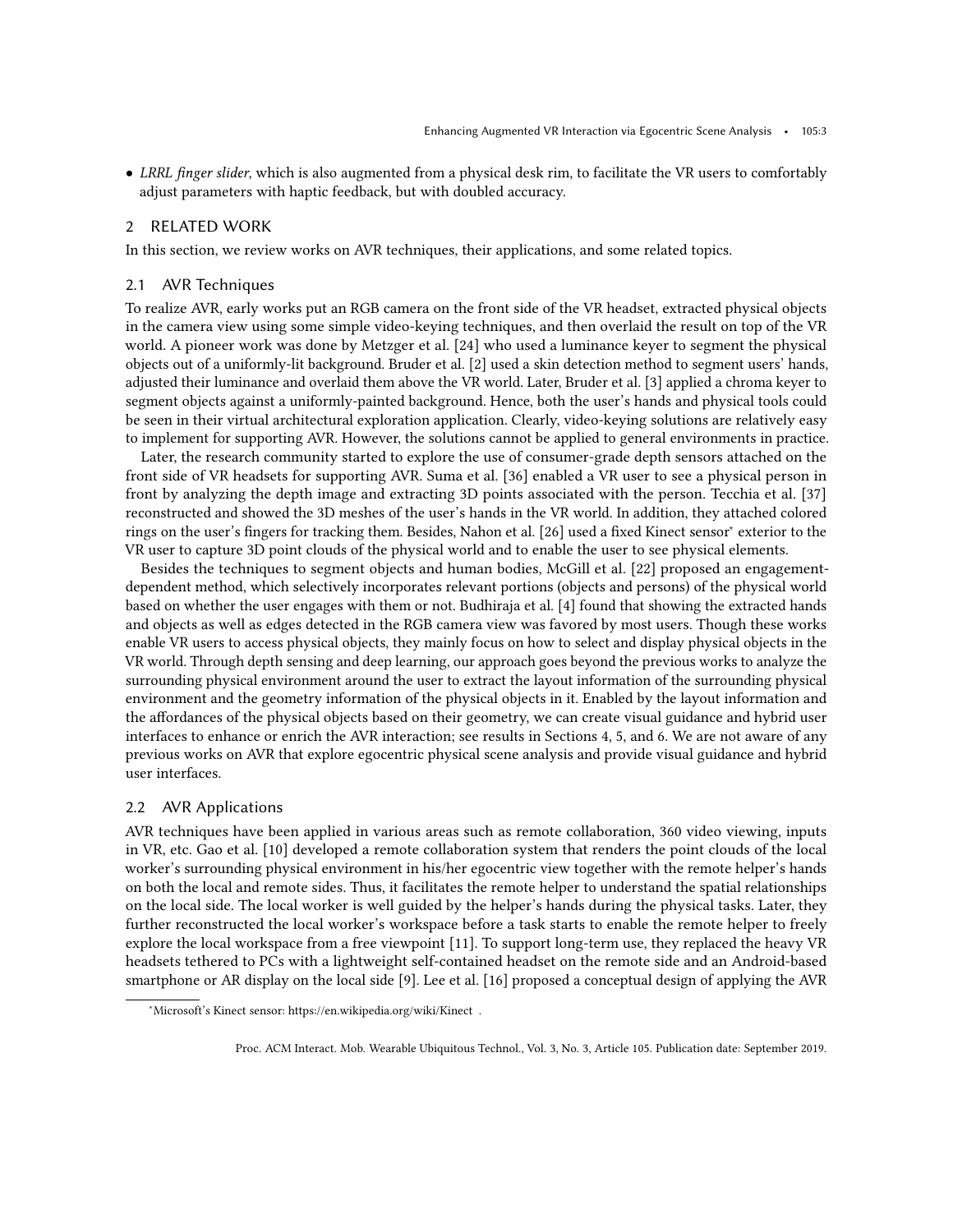105:4 • Tian et al.

techniques to 360° panorama movies. They emphasized the user embodiment, transitions between the real and virtual spaces, and interactivity in this design. Also, they implemented a proof-of-concept system that blends the VR user's hands over the movie scene and enhances the transition between the real and virtual spaces via a head shaking gesture. Khan et al. [\[14\]](#page-22-7) incorporated the VR user's hands tracked by a Leap Motion sensor into the VR space, where the users could watch the 360 videos while interacting with the virtual objects relevant to the videos. There were several works on how to facilitate VR users to effectively provide inputs by incorporating keyboards [\[18,](#page-23-11) [39\]](#page-23-12) and smartphones [\[7,](#page-22-8) [15\]](#page-22-9) in the VR world.

#### 2.3 Mapping the Physical and Virtual Spaces

Instead of incorporating the physical elements with their original appearance into the VR space, some works build mappings between the physical elements and their virtual counterparts. Simeone et al. [\[32\]](#page-23-13) explored how much the designers, who substitute the physical world with virtual counterparts, can magnify the mismatch between the physical objects and their virtual proxies before breaking the VR illusion. They created a multi-layer model of substitution, which demonstrates the increasing levels of mismatch between the physical objects and their virtual proxies. Sra et al. [\[34\]](#page-23-14) created interactive VR environments by capturing indoor scenes in 3D, detecting obstacles, and determining the walkable areas for users. Then the VR users could freely walk in a physical space where the physical objects were replaced by virtual counterparts. Estrada et al. [\[12\]](#page-22-10) proposed to allow VR users to substitute the physical objects with the help of a recommender system to enhance the VR interaction experience. Azmandian et al. [\[1\]](#page-22-11) developed a passive haptics repurposing framework, with which a single physical prop provides passive haptics for multiple virtual objects. Using this framework, they introduced three approaches for haptic retargeting: (i) manipulating the virtual representation of the person's body; (ii) manipulating the virtual world coordinate system; and (iii) manipulating both of them. Cheng et al. [\[5\]](#page-22-12) made users to reconfigure and actuate passive props to create constantly-varying virtual worlds or dynamic haptic effects. They presented two passive props in this work: (i) a foldable board, which can be reconfigured by the user to match various virtual objects in the VR space, e.g., suitcase, fuse box, railing, etc.; and (ii) a volleyball suspended from the ceiling, which can be animated to produce lively tactile feedback.

#### 2.4 Visual Tools in AR/VR

Next, we review AR/VR visual tools that are relevant to our hybrid user interfaces. Works [\[6,](#page-22-13) [28\]](#page-23-15) explored notepads in VR. Poupyrev et al. [\[28\]](#page-23-15) used a spatially-tracked pressure-sensitive tablet and a physical pen to support various interactions in VR, e.g., taking/modifying notes, flipping/tearing pages, etc. Clergeaud et al. [\[6\]](#page-22-13) extended the notepad in the work of Poupyrev et al. [\[28\]](#page-23-15) by attaching the physical notepad to the ceiling with a rope and a pulley. While these works allow the VR users to take notes, they do not naturally make use of the affordance of a physical notepad for determining a 3D interactive plane in the virtual environment. With our *augmented physical notepad*, a VR user can not only take notes as they do in the physical world but also interact with the virtual buttons added along a notepad edge. Mendes et al. [\[23\]](#page-23-16) proposed four mid-air and one multi-touch based approaches to manipulate 3D virtual objects for stereoscopic interactive desks, where the user can manipulate a virtual object by using one finger to touch it on the interactive desk and another finger to move on the desk along a direction indicated by a widget. Sousa et al. [\[33\]](#page-23-17) used a multitouch frame on a regular desk to let the VR user perform a slider-like up and down (or left and right) movement in the frame to control the visual brightness and the volume slicing. Compared with these works, our finger sliders, augmented from a desk rim with slider widget(s), facilitate the VR users to adjust parameters comfortably with tactile feedback and two accuracy modes.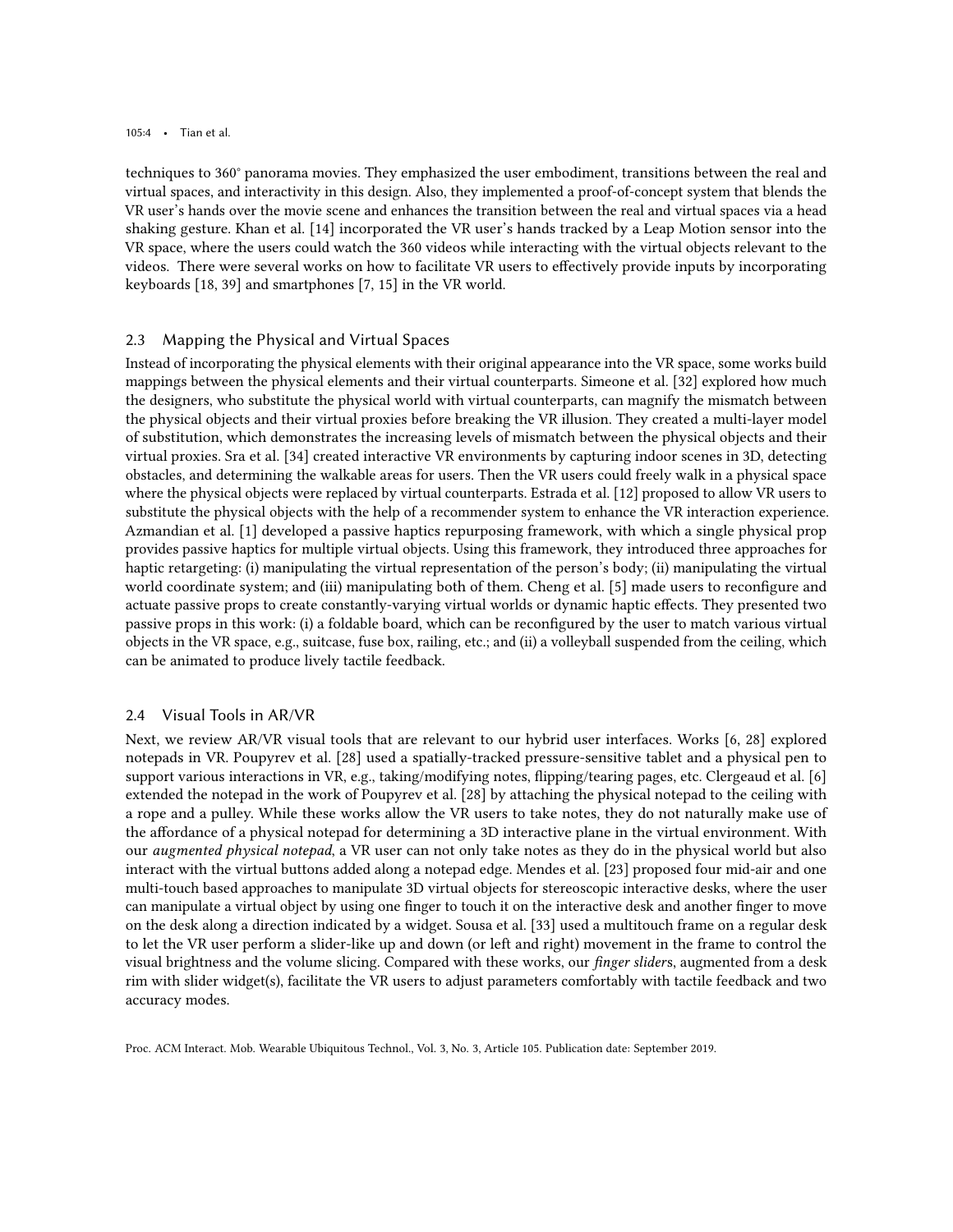Enhancing Augmented VR Interaction via Egocentric Scene Analysis • 105:5

<span id="page-4-0"></span>

Fig. 2. Our hardware system setup. Note the transformations  $(M's)$  among various components in the system.

# <span id="page-4-1"></span>3 PROTOTYPE SYSTEM

# 3.1 Hardware Setup

Figure [2](#page-4-0) shows our hardware setup, which consists of (i) an HTC Vive VR headset $^\dagger$  (with a 612×460 RGB camera on its front side); (ii) the HTC Vive Lighthouse base stations for tracking the headset (tracking area:  $4m\times3m$ ); and (iii) an Intel RealSense SR300 depth sensor[‡](#page-0-0) (with a 640×480 depth camera and a 1920×1080 RGB camera), which is rigidly mounted on the front side of the headset using a vehicle-mounted cellphone holder. We denote the 3D transformations between the coordinate systems of various components as a family of abbreviations started with M, i.e.,  $M_{z\text{cam2rgb}}, M_{\text{rgb2}}$  M<sub>fm2hrgb</sub>, and  $M_{\text{hrgb2hcen}}$ ; see Figure [2.](#page-4-0) In addition, our computer provides the computing ability with an Intel Xeon E5-1630 v3 CPU and an NVIDIA Titan X GPU.

# 3.2 Software Setup

Our system is built upon the following SDKs or software tools.

- The OpenVR SDK [\[31\]](#page-23-18) for integrating the HTC Vive system into our prototype system.
- The Intel RealSense SDK [\[30\]](#page-23-19) for acquiring the color and depth images captured from the depth sensor, mapping the pixels in the camera view to obtain a colored 3D point cloud, etc.
- The ARUCO marker module [\[19\]](#page-23-20) for estimating the poses of the fiducial marker relative to the RGB cameras (rgb and hrgb in Figure [2\)](#page-4-0) during the offline calibration.
- The PCL library [\[17\]](#page-23-21) for point cloud processing.
- Tiny YOLO [\[29\]](#page-23-5) for real-time object detection in the user's view.
- The iFLYTEK voice recognition SDK [\[13\]](#page-22-14) for the user to voice out the intention of accessing physical objects.

# 3.3 Offline Preprocessing

There are two main tasks in the offline preprocessing:

Task 1: find the 3D transformation from depth camera to VR headset (denoted as  $M_{zcam2hcen}$ ). Using the Lighthouse base stations, we can obtain the location and orientation of the VR headset relative to the two stations in the physical space. Hence, we can track in real-time the user's head pose in the VR space (virtual world coordinate system), where the headset center in the VR space corresponds to the center point of the headset's front side (denoted by hcen); see Figure [2](#page-4-0) (right). On the other hand, the depth camera (denoted by zcam) on the headset acquires 3D points in front of the user. Since the 3D point coordinates are relative to zcam, we have to transform

<sup>†</sup>HTC Vive:<https://www.vive.com/us/product/vive-virtual-reality-system/> .

<sup>‡</sup> Intel RealSense SR300 depth sensor:<https://software.intel.com/en-us/realsense/sr300> .

Proc. ACM Interact. Mob. Wearable Ubiquitous Technol., Vol. 3, No. 3, Article 105. Publication date: September 2019.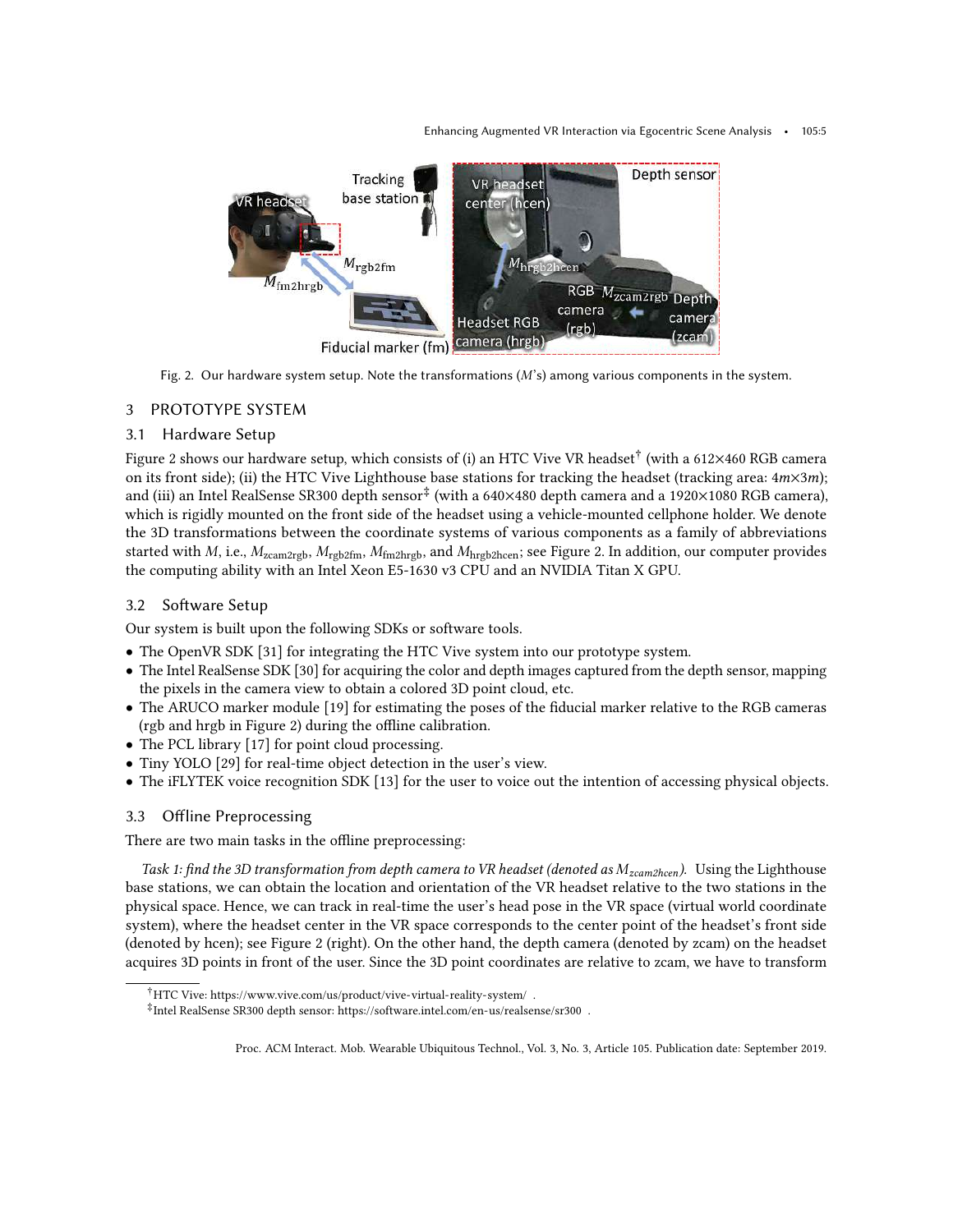105:6 • Tian et al.

them from the zcam space to the VR space, so that we can correctly render the points in the user's egocentric view in VR.

- First, we lookup the transformation from zcam to rgb, i.e.,  $M_{zcam2rgb}$ , which is a constant matrix, from the Intel RealSense SDK; see Figure [2](#page-4-0) (right).
- Second, we put a fiducial marker (denoted by fm) in front of the headset (see Figure [2](#page-4-0) (left)) to find the transformation from rgb (the RGB camera on the depth sensor) to fm (i.e.,  $M_{\text{rgb2fm}}$ ) and also the transformation from hrgb (the RGB camera on the VR headset) to fm (i.e.,  $M_{\text{hrgb2fm}}$ ). Obtaining a series of  $M_{\text{reb2fm}}$  and  $M_{\text{hrgb2fm}}$ over time, we can then fit and determine

$$
M_{\text{rgb2hrgb}} = M_{\text{rgb2fm}} \times M_{\text{hrgb2fm}}^{-1} \tag{1}
$$

- Third, we lookup the transformation from hrgb to hcen, i.e.,  $M_{\text{hrgb2heen}}$ , which is a constant matrix, from the OpenVR SDK; see Figure [2](#page-4-0) (right).
- Lastly, by using the above matrices, we can find the transformation from zcam to hcen:

$$
M_{\text{zcam2hcen}} = M_{\text{zcam2rgb}} \times M_{\text{rgb2hrgb}} \times M_{\text{hrgb2hcen}} \tag{2}
$$

Task 2: prepare a deep network. We prepared a deep neural network based on Tiny YOLO [\[29\]](#page-23-5) for object detection and localization in the RGB images in the user's view. In detail, we trained the Tiny YOLO network on datasets collected and labeled by ourselves. For the *hollowed guiding path* in Section [4,](#page-6-0) we collected and labeled 1,470 images of an office desk scene. The object labels in our dataset included cup, mouse, tea box, keyboard, hand, cellphone, etc. For the *augmented physical notepad* in Section [5,](#page-12-0) we collected 825 images with labels on pen tip and notepad. For the finger sliders in Section [6,](#page-15-0) we collected 929 images of index fingers. The images were all captured by the RGB camera (rgb) on the depth sensor in the user's view. The training took around two days on an NVidia Titan X GPU.

## 3.4 Online Egocentric Scene Analysis

Apart from the offline preprocessing, we need to analyze the egocentric scene to extract the surrounding context information. Such an analysis has to complete in real-time for supporting the AVR interaction, so we have to keep performance in mind when designing the analysis process. Below are the key steps in our analysis:

- First, we use the trained deep network to recognize objects and find the object label and 2D bounding box associated with each object in the RGB image of the user's view. The process takes only ∼5ms to complete, so it is sufficient to support interactive performance.
- Second, for each recognized object, we use the detected 2D bounding box to segment out the object on both the RGB image and depth image; see the top row of Figure [3](#page-6-1) (left and middle).
- Third, we transform the 3D points captured by the zcam to the virtual world coordinate system by using  $M_{\text{zcam2hcen}} \times M_{\text{hcen2VR}}$ , where  $M_{\text{hcen2VR}}$  is the transformation from hcen to the virtual world coordinate system; and  $M_{\text{hcen2VR}}$  can be looked up from the OpenVR SDK. Right now, the resulting point cloud may include some outliers, e.g., points on background; for real-time performance, we simply remove irrelevant points that are too far from the user by distance thresholding.
- Fourth, we try to fit horizontal planes for desks in front of the user. For real-time performance, we downsample the input (dense) point cloud from 640×480 to 106×80, compute a histogram on the vertical components of the points, and fit horizontal planes over the points using the RANSAC algorithm  $\S;$  see the bottom row of Figure [3](#page-6-1) for a running example. Further, we use the detected planes to refine the point cloud of each object by filtering out points on the desks; see the top row of Figure [3](#page-6-1) (right). After the refinement, we compute the point cloud

<sup>§</sup>RANSAC: [https://en.wikipedia.org/wiki/Random\\_sample\\_consensus](https://en.wikipedia.org/wiki/Random_sample_consensus) .

Proc. ACM Interact. Mob. Wearable Ubiquitous Technol., Vol. 3, No. 3, Article 105. Publication date: September 2019.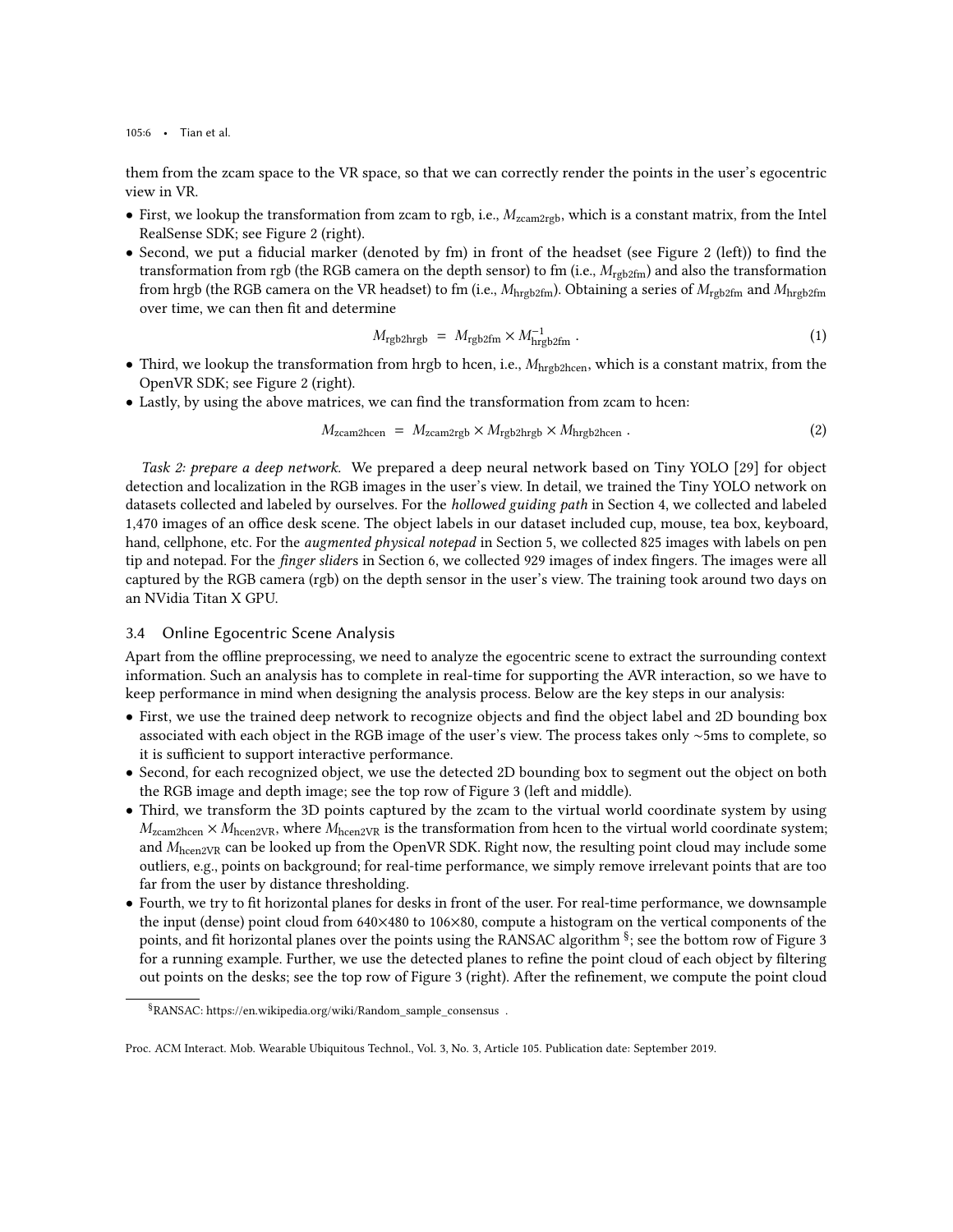Enhancing Augmented VR Interaction via Egocentric Scene Analysis • 105:7

<span id="page-6-1"></span>

Fig. 3. Top row: the framework of our online egocentric scene analysis. Bottom row: a running example for fitting a desk plane (marked by red color).

centroid for each recognized object and take it as the 3D object center in the VR space. This step completes in only ∼3ms.

• In addition, to support the augmented physical notepad, we further extract the upper and right borders on the recognized notepad (see Figure [10](#page-14-0) (a)) and employ such information to augment the notepad with virtual buttons in the VR view. For the finger sliders, we further extract the rim of the detected desk (see Figure [12\)](#page-17-0) for aligning the interactive sliders. Details will be given in Sections [5](#page-12-0) and [6.](#page-15-0)

The capturing latency of the Intel RealSense SR300 depth sensor was found to be ∼100ms with the help of the latency tool in the librealsense SDK [\[38\]](#page-23-22). The latency for processing the egocentric scenes of the visual guidance, augmented physical notepad, and finger slider usage scenarios is ∼20ms, ∼19ms, and ∼17ms, respectively. Note also that to efficiently render each recognized object in the virtual world, we form an image-based mesh for each object and use OpenGL shaders to render the objects on the GPU. The latency for rendering the AVR environments is ∼11ms. The latency of the HTC Vive headset is ∼11ms (90Hz). Overall, the latency of the prototype system is ∼141ms. To facilitate the users to trigger the system to incorporate physical elements into the VR space in the usage scenario of the visual guidance, we developed a voice recognition module based on the iFLYTEK SDK [\[13\]](#page-22-14) to record the user's voice input from the microphone and translate it into a list of words. If the word list contains the name of any labeled object in our deep learning database, our system will regard this object as the one with which the user wants to interact.

#### <span id="page-6-0"></span>4 VISUAL GUIDANCE

Adding physical overlays in the VR environment enables the AVR user to interact with the physical objects (physical interaction), and in general, the more the physical context the better we should enhance the performance of the physical interaction. However, the physical overlays would inevitably break the immersive experience to some extent. Thus, we want to figure out "Is there a method for incorporating physical objects that provides convenient physical interaction without severely breaking the VR immersion?" Particularly, we hypothesize that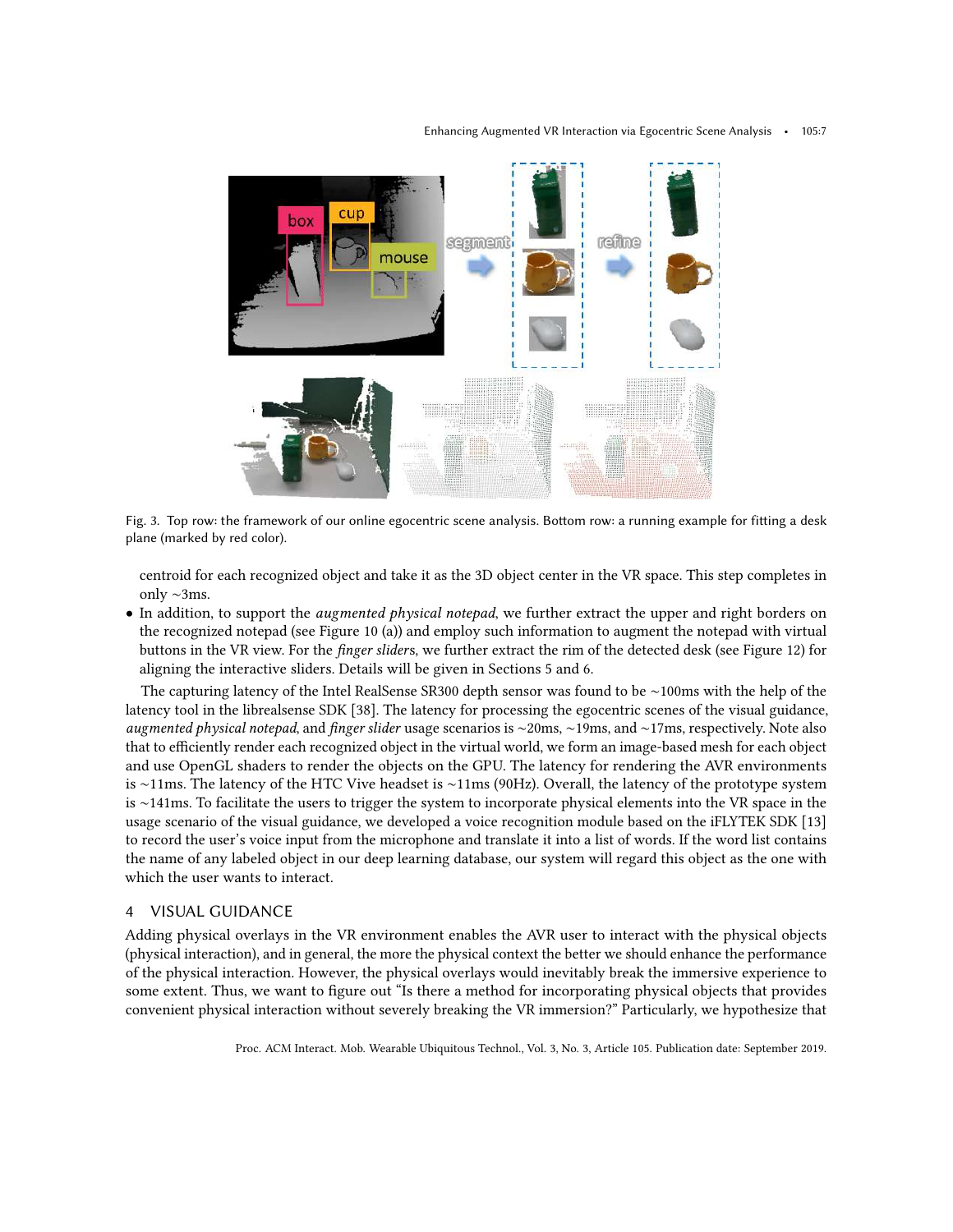#### 105:8 • Tian et al.

<span id="page-7-0"></span>

Fig. 4. AVR environments under the Target-Hand (TH) incorporation method (i.e., only incorporating the target physical object and the user's hand into the virtual environment). Although the immersive experience is relatively good, the interaction with the physical object(s) prones to collisions with the unintended objects.

balancing the physical interaction convenience and the VR immersion is more favored by users immersed in virtual environments with a lot of dynamic contents (e.g., a VR movie with rich plots), since these users may easily miss the dynamic plots if there are excessive physical overlays, while the users immersed in the virtual environments with little dynamic contents may not experience such a problem.

With the above question and hypothesis, we started our exploration with a pilot study.

#### 4.1 Pilot Study for Design Exploration

The purpose of this pilot study is to explore how to design a physical object incorporation method that balances the physical interaction convenience and the VR immersion. We evaluated four methods for incorporating physical overlays into the virtual environment in different levels: (i) Target-Hand (TH): the target object and the user's hand; see Figure [4;](#page-7-0) (ii) Around-Hand (AH): the physical area around the user's hand; (iii) Partial: all possible interactive physical objects in the user's egocentric view and the user's hand (see Figure [5\)](#page-8-0); and (iv) Full: the full reality in the user's egocentric view. Among the four methods, (ii) (iii) (iv) are proposed by McGill et al. [\[22\]](#page-23-1). We also considered two types of virtual environments: (i) static: a static virtual environment, which is a skybox with a scenery cubemap texture; and (ii) *dynamic*: a virtual environment, which is a 360 video containing rich plots.

We recruited five participants from the campus aged between 22 and 26 (two females and three males). Two of them had experience with VR. The participants were asked to sit next to a desk on which there were a target physical object (a cup) and four unintended physical objects; see Figure [5](#page-8-0) (a). The procedure was as follows: (i) the participant wore a VR headset and watched a virtual environment for 30 seconds; (ii) he/she made the physical objects appear in the virtual environment by voice command (the voice command module is introduced at the end of Section [3\)](#page-4-1); (iii) the participant grabbed the target object, fetched it close to him/herself, and put it back; and (iv) once the participant put the target object back and near to its original position, the physical overlays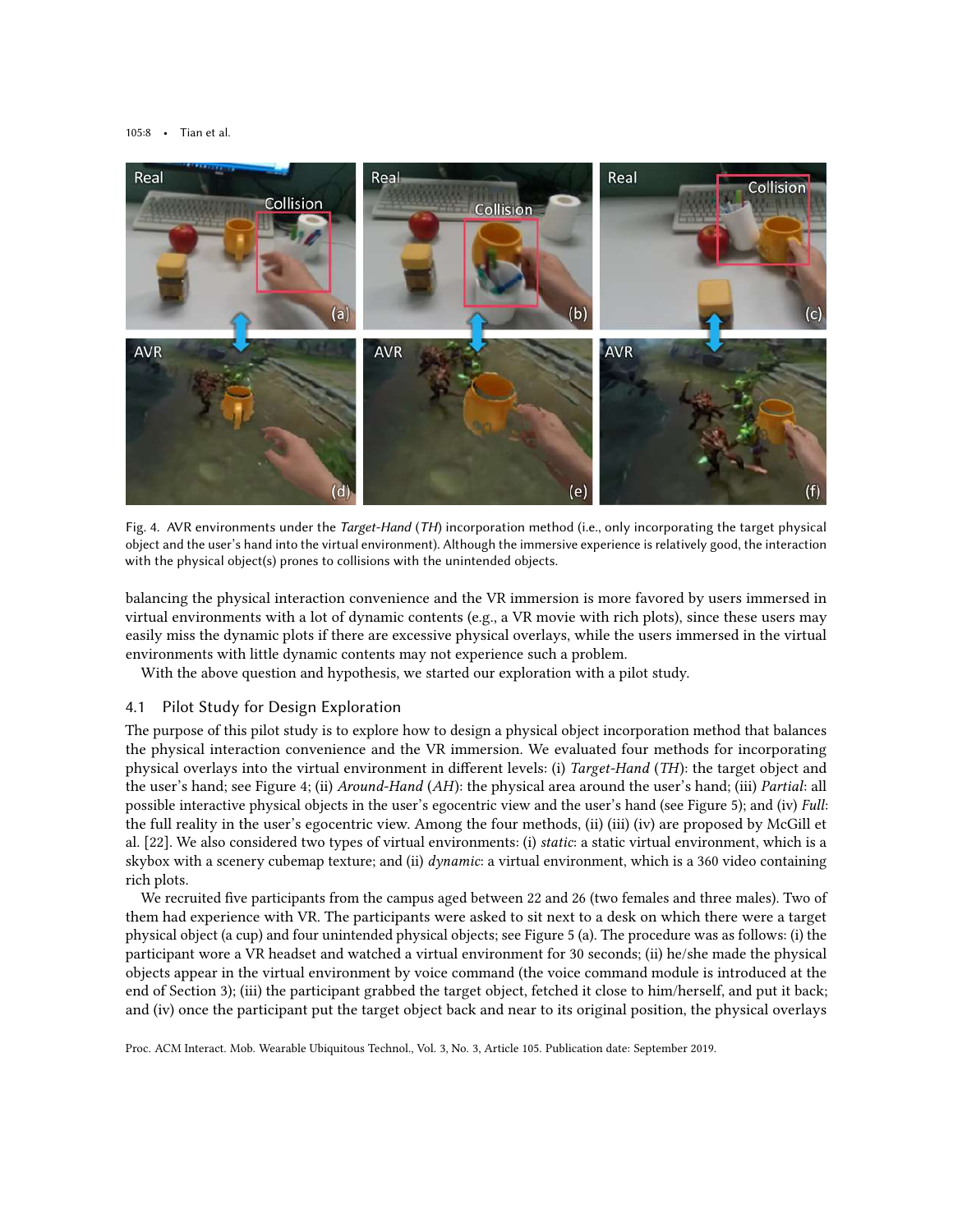<span id="page-8-0"></span>

Fig. 5. AVR environment under the Partial incorporation method. (a) A real scene. (b) The corresponding AVR scene. Regions marked by the colored boxes are occluded by the unintended objects. The interaction with the target physical object is relatively convenient. However, a large portion of the virtual contents is occluded by the unintended objects.

disappeared. Each participant repeated this procedure eight times to cover all combinations of the incorporation method and the virtual environment type. At last, we asked the participants to comment on their experience. The summary of the participants' comments is as follows:

- (i) Participants cared about the occlusion caused by the physical overlays above the dynamic virtual environment very much. They commented that balancing the physical interaction convenience and VR immersion was more important in the *dynamic* virtual environments than in the *static* ones. The reason is exactly the missing dynamic plots problem as described in the hypothesis.
- (ii) All participants gave negative feedbacks to the Full method. They mentioned that the full reality in the user's egocentric view incorporated into the virtual environment destroyed the immersive experience, especially in the dynamic virtual environment.
- (iii) All participants gave negative feedbacks to the  $AH$  method. They came up with the issue that they always took too much time to search for the target object because they had no clue about its position. A participant described his experience by "searching the target object in the darkness with a search light."
- (iv) All participants thought that the TH method brought the best immersive experience among the four methods. However, three of them complained that the collisions happened between the hand/target object and the unintended objects, and they did not know where to put the target object after use.
- (v) For the Partial method, all participants reported that this method provided them with a relatively convenient way to interact with the physical objects almost as they did in the real world. However, they felt that the physical overlays under the Partial method still occluded a large portion of the virtual environment.

Based on participants' comments, we drew the following conclusions: (i) our hypothesis raised at the beginning of this section was verified; thus, we only used a dynamic virtual environment in the main experiment; (ii) the Full method was not practical because it destroyed the VR immersion; (iii) the AH method was also not practical because users did not know the location of the target object; and (iv) both the TH and Partial methods had pros and cons. Motivated by these conclusions, we finalized our design of the incorporation method by trying to adopt the advantages of both the TH method (relatively good VR immersion) and the Partial method (relatively convenient physical interaction): based on the TH method, we further incorporate a hollowed path which brings in only limited occlusion above the virtual environment. We hoped that this path is able to make up the absence of the unintended objects displayed in the Partial method, which actually provides visual guidance for convenient physical interaction. We denote this method as the Target-Hand-Path (THP) method (see Figure [6\)](#page-9-0).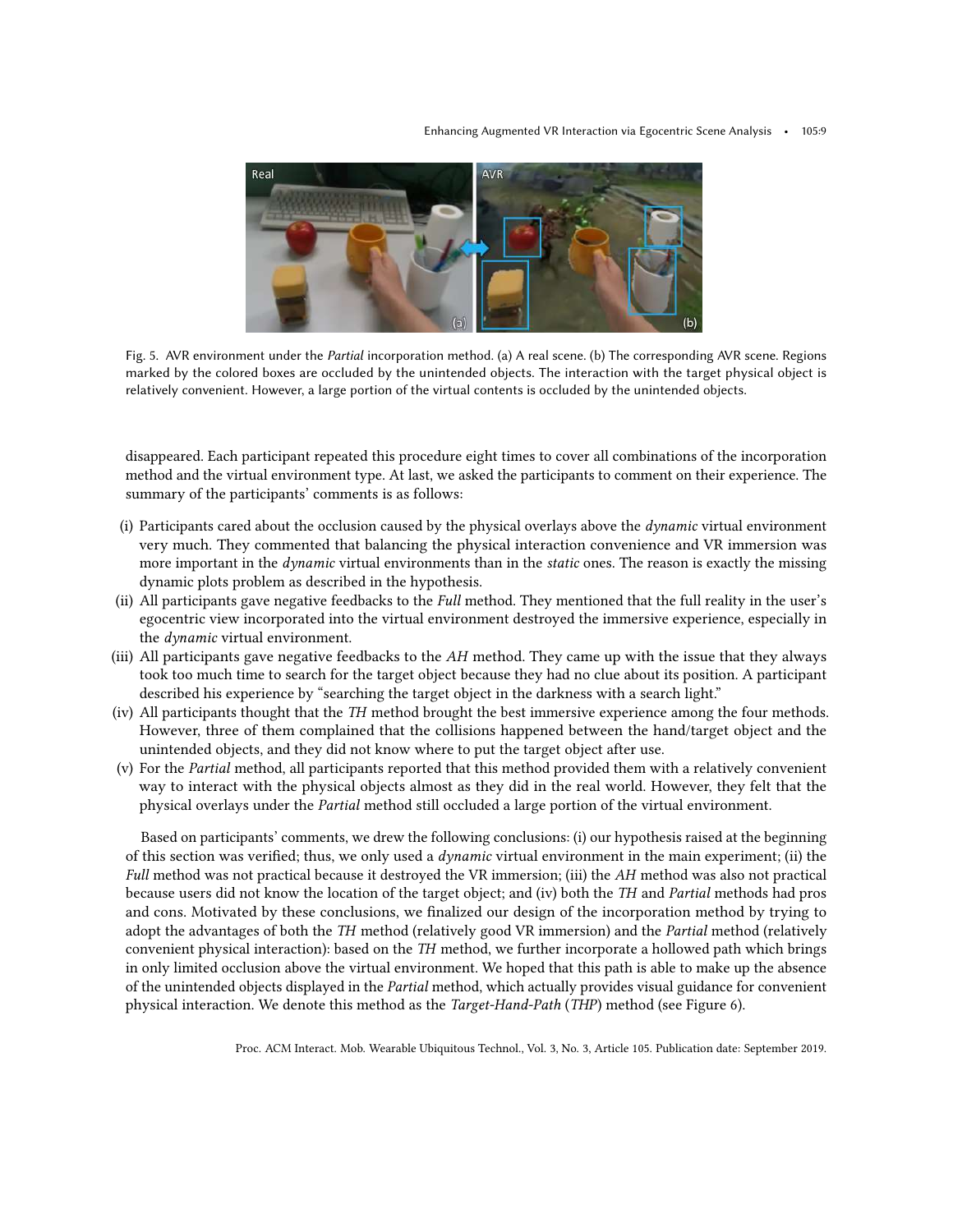105:10 • Tian et al.

<span id="page-9-0"></span>

Fig. 6. Illustrating the Target-Hand-Path (THP) incorporation method (the system only incorporates the target object (the cup), the user's hand and a hollowed guiding path into the virtual environment). The hollowed guiding path helps the AVR user to avoid collision with a physical obstacle located just in front of his/her body during the "grab", "fetch" and "put back" steps. In addition, only the edges of the guiding path bring in very limited occlusion above the virtual contents.

#### 4.2 Main Experiment

We conducted an experiment to explore whether the THP method inherits the advantages of both the TH and Partial methods or not.

Participants. We recruited 21 participants from the campus (9 females and 12 males) aged between 20 and 29. Among them, six participants had experience with VR before. They are all right-handed.

Developing apparatus for the THP method. Immersed in a dynamic virtual environment, the user may issue a voice command to our prototype system, i.e., by saying out the name of the object that he/she wants to interact with. Our system further uses the trained deep network to try to locate the associated object in the user's view and then renders a hollowed path on the desk plane to guide the user to grab the object. Figure [6](#page-9-0) illustrates the interaction procedure. To do so, we first estimate a Bezier curve from the right front side of the user to the target object on the desk plane. The first and second control points are calculated according to the positions of the user's head and the unintended object. The third one is the position of the target object. After that, we construct a curved band using the Bezier curve as the centerline. At last, we map a texture of a hollowed path with an arrow end to the band. When the user moves the target object close to him/herself for use or puts it back to the original position, the target object/user's hand may also collide with some unintended objects (see Figure [4](#page-7-0) (b) $\&c)$ ). Our system thus renders hollowed paths suitable for these situations accordingly using the above method; see Figures [6](#page-9-0) (e) $\&$ (f).

Task. A trial began as soon as a participant tapped the blue cube (Figure [7](#page-10-0) (b)) on his/her right-hand side. After it disappeared, the participant immediately reached out his/her right hand to grab the handle of a physical cup and fetched it to the position of the red cube just in front of him/her (Figure [7](#page-10-0) (b)). After the red cube disappeared,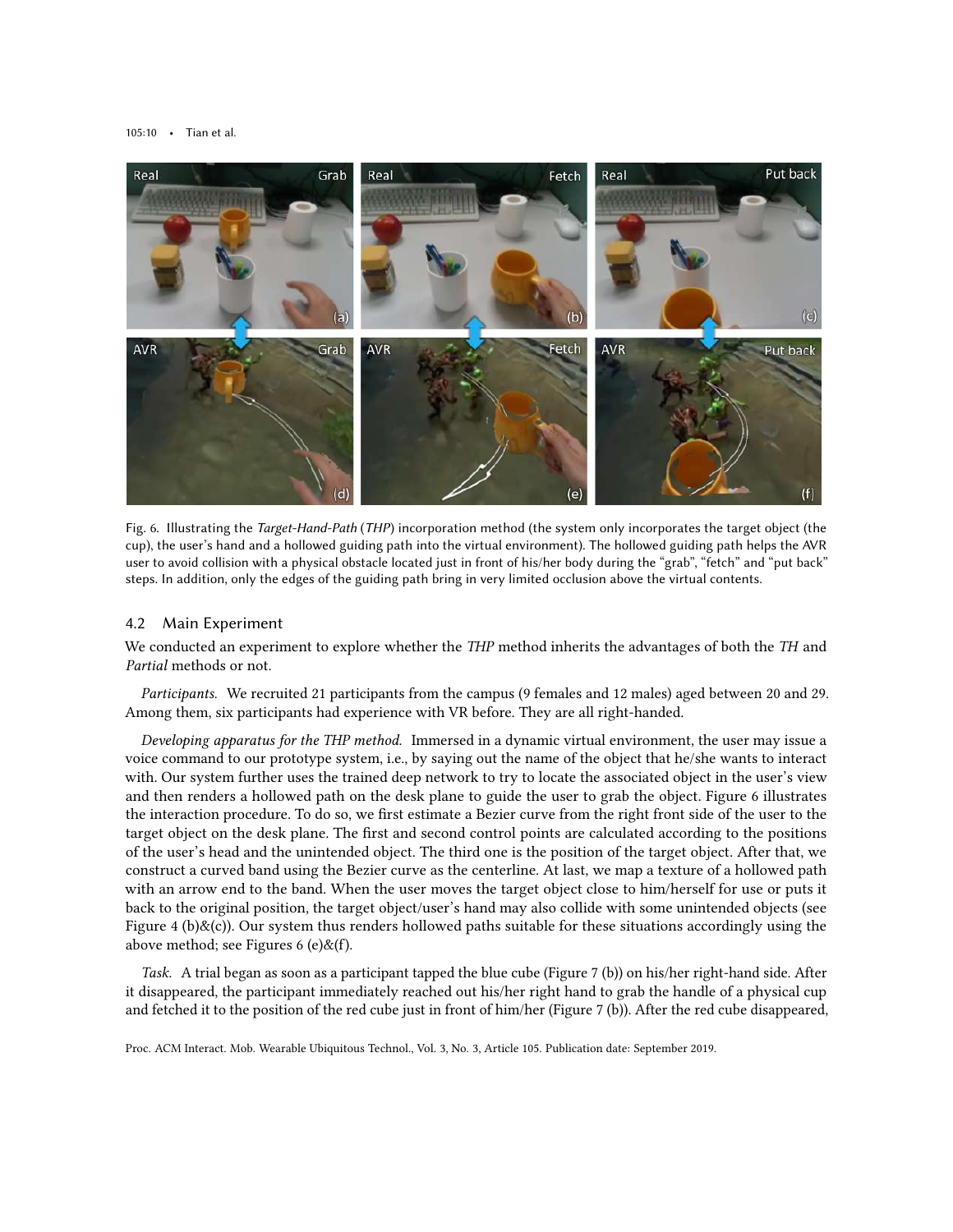<span id="page-10-0"></span>

Fig. 7. (a) The physical scene of the experimental setting for the visual guidance main experiment. (b) The egocentric view of a participant who will start a trial.

the participant was required to put the cup back to its original position. If the cup was placed more than 6 cm away from the original position, the participant would be required to repeat the trial.

Experimental design. This experiment investigated the effects of the physical object incorporation method (THP, TH and Partial) and the obstacle position on the performance time, the number of collisions which happen during the trials, and the participants' subjective ratings. We designed three levels for the factor of obstacle position (marked by the red crosses in Figure [7](#page-10-0) (a)): (i) the middle point of the line segment, which links the positions of the blue cube and the initial position of the target object; (ii) a position on the line segment, which links the red cube and the initial position of the target object; and (iii) a position on the left side of the initial position of the target object and just next to it. The initial position of the target object was fixed in the main experiment. Each participant performed the task described previously under the three incorporation methods. The order of the incorporation methods was counter-balanced across the participants using a balanced Latin square design. In order to simulate the real desktop scenarios, we put another three interactive objects at three fixed positions.

For each incorporation method, we used a random ordering of the three levels of the *obstacle position*, so that the participants could not easily anticipate the obstacle position. For each level of the obstacle position, participants performed 3 trials. At the start of the task under each new incorporation method, we gave participants a 6 minutes' practice session. Then the participants conducted the formal trials. After finishing the experiment with one incorporation method, participants took a 3 minutes' rest. After the formal trials, we asked participants to rate on three statements (1: fully disagree, 5: fully agree): (i) The immersive experience is good; (ii) It is convenient to interact with the target physical object; and (iii) I prefer this method the most. At last, we asked the participants to comment on their experience in this experiment. We recorded their voice for further analysis. It took approximately 40 minutes to complete the whole experiment for each participant.

Thus our design (excluding practice trials) has a total of:

- 21 participants ×
- 3 methods (Target-Hand-Path (THP), Target-Hand (TH), Partial) ×
- 3 obstacle positions ×
- 3 trials for each obstacle position
- $= 567$  trials.

Parametric dependent variables were the performance time and the number of collisions. Performance time measured the interval between the disappearance of the blue cube and the moment that the participants put the cup back successfully. Number of collisions meant the number of collisions that happened between the hand/target object and any unintended objects. It was counted by the experimenter.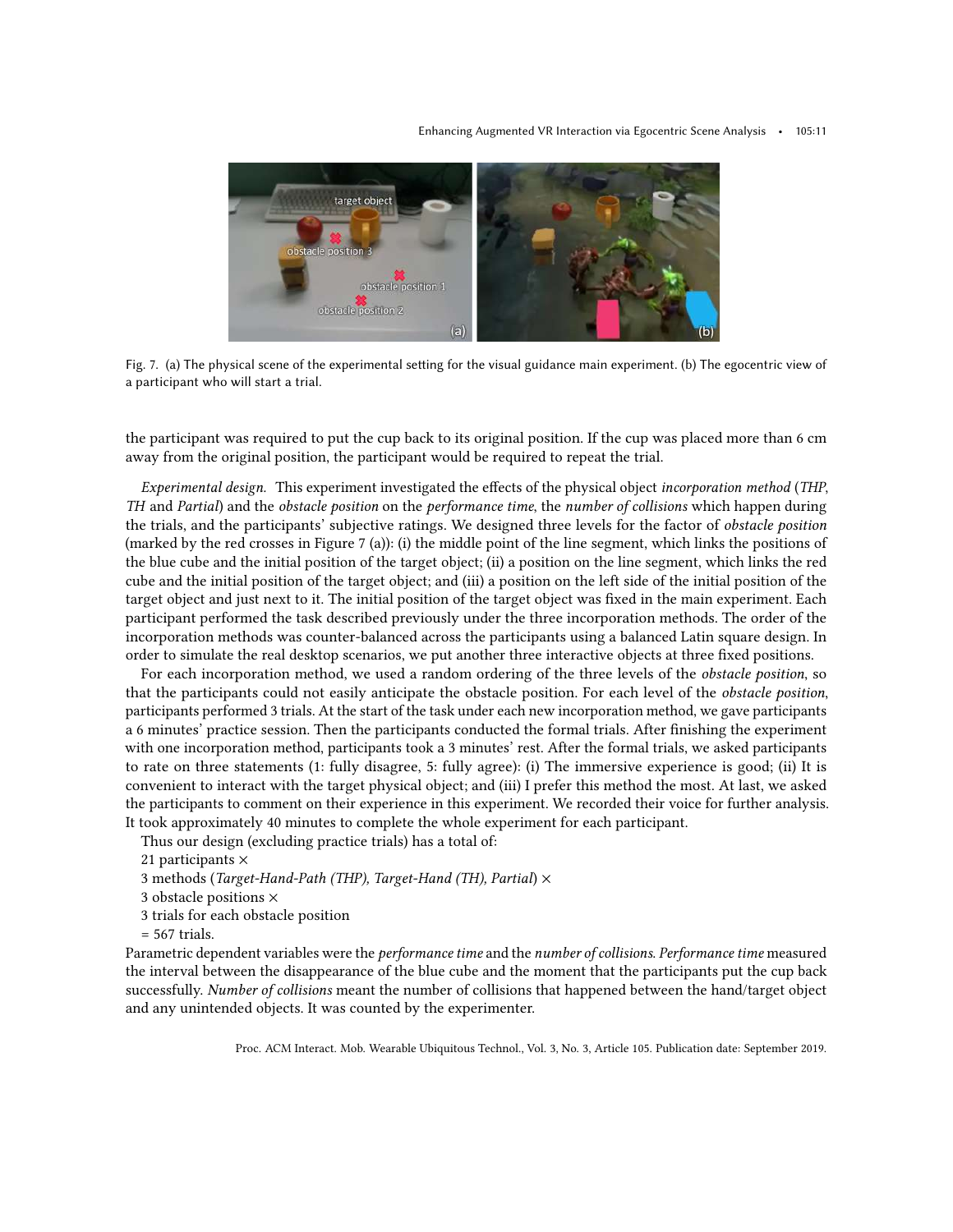<span id="page-11-0"></span>

Fig. 8. The result of the visual guidance main experiment. THP: Target-Hand-Path (see Figure [6\)](#page-9-0); TH: Target-Hand (see Figure [4\)](#page-7-0); and Partial (see Figure [5\)](#page-8-0).

#### Quantitative Results

Firstly, we did a normality check on the datasets of the *performance time* and *number of collisions* using the Shapiro-Wilk method. The result showed that for every combination of independent variables (incorporation method and obstacle position), the datasets were normally distributed. Then we performed the two-way repeatedmeasure ANOVA with post hoc Bonferroni's multiple comparisons test for the datasets. For the participants' ratings on the above statements, we conducted the Friedman tests with post hoc Wilcoxon Signed Rank tests applying Bonferroni correction. Figure [8](#page-11-0) shows the means and standard deviations for the dependent variables.

Performance time: The results showed a significant interaction between the *incorporation method* and the obstacle position ( $F_{4,80}$  = 3.299,  $p$  = 0.0148). Significant difference between different incorporation methods was found  $(F_{2,40} = 12.4, p < 0.0001)$ . The *performance time* of the TH method was significantly longer than that of the THP ( $p < 0.0001$ ) and the Partial ( $p = 0.0178$ ) methods. There was no significant difference between the THP and Partial methods for the performance time ( $p = 0.1412$ ). The results implied that the physical interaction convenience level of the THP method was the same as that of the Partial method, which provides convenient physical interaction (as reported by the participants in the pilot study). The results also implied that the physical interaction under the TH method is not as convenient as that of the other two methods.

Number of collisions: The results showed a significant interaction between the incorporation method and the *obstacle position* ( $F_{4,80}$  = 16.59,  $p$  < 0.0001). Significant difference between different incorporation methods was found  $(F_{2,40} = 218.7, p < 0.0001)$ . Furthermore, the *number of collisions* of the TH method was significantly larger than that of the THP ( $p < 0.0001$ ) and the Partial ( $p < 0.0001$ ) methods. There was no significant difference between the THP and Partial methods for the number of collisions ( $p > 0.9999$ ). The results again implied that the physical interaction convenience of both the THP and Partial methods was better than that of the TH method because of the significantly lower collision numbers.

Immersive experience: The difference between repeated measures on *immersive experience* was found significant  $(\chi^2(2) = 35.412, p < 0.0001)$ . Post hoc pairwise comparisons showed that the VR immersion level of the THP<br>method was between that of the TH (Z – -2.972, n – 0.000) and the *Partial* (Z – -3.804, n – 0.000429) methods method was between that of the TH (Z = −2.972,  $p = 0.009$ ) and the Partial (Z = −3.804,  $p = 0.000429$ ) methods. The immersive experience of the TH method was significantly better than that of the Partial method ( $Z = -3.971$ ,  $p = 0.000213$ ).

Interaction convenience: The difference between repeated measures on interaction convenience was found significant ( $\chi^2(2) = 30.097$ ,  $p < 0.0001$ ). Furthermore, the interaction convenience level of the TH method was<br>significantly worse than that of the THP ( $Z = -3.92$ ),  $p = 0.000447$ ) and the Partial ( $Z = -3.976$ ,  $p = 0.000$ significantly worse than that of the THP ( $Z = -3.792$ ,  $p = 0.000447$ ) and the Partial ( $Z = -3.976$ ,  $p = 0.00021$ ) methods. There was no significant difference between the THP and Partial methods for the interaction convenience  $(Z = -0.243, p = 1.0).$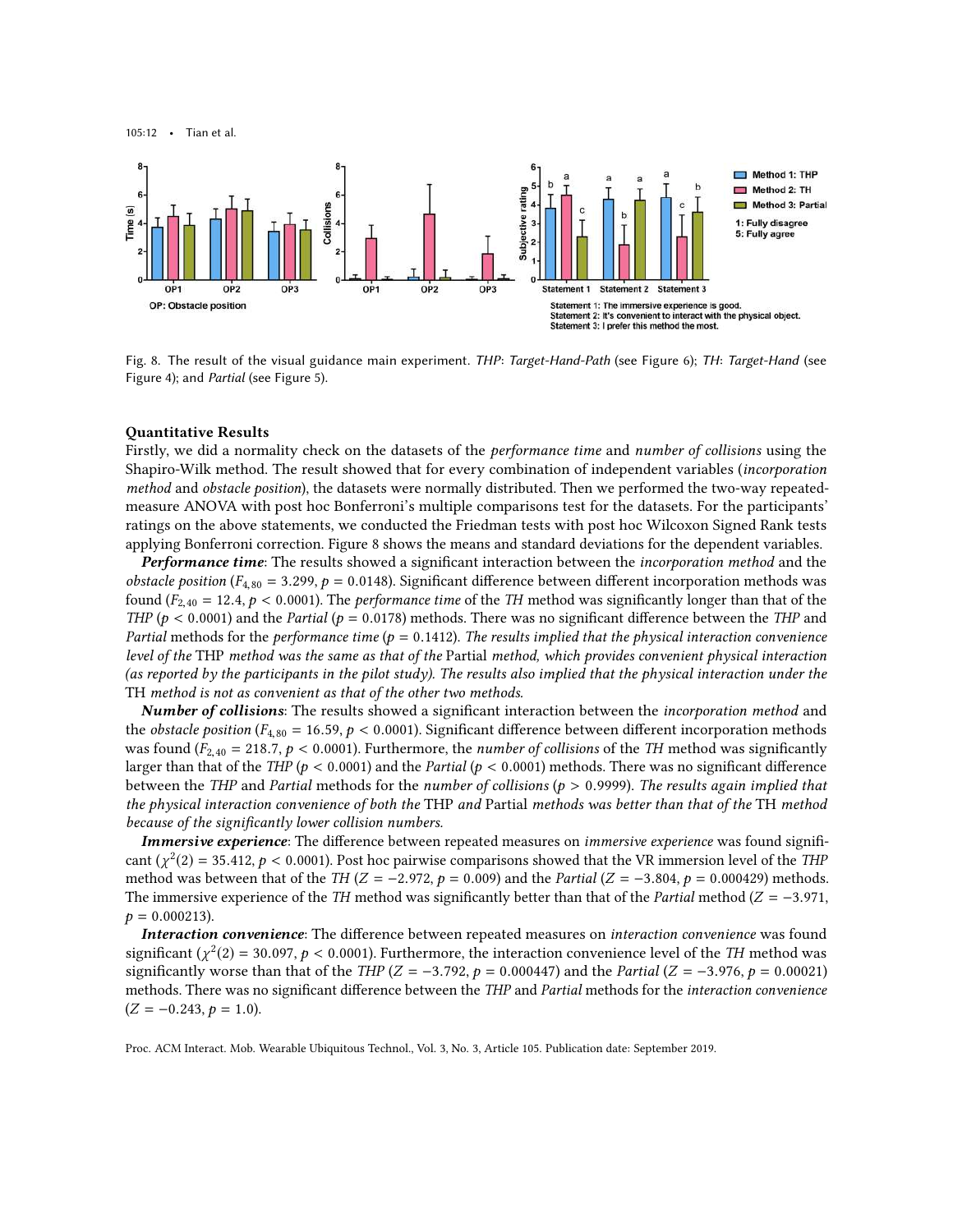Overall preference: The difference between repeated measures on overall preference was found significant  $(\chi^2(2) = 26.911, p < 0.0001)$ . Post hoc pairwise comparisons showed that (i) the participants significantly preferred<br>the THP method the most against the TH (Z – -3.527, n = 0.001263) and the Partial (Z – -3.447, n = 0.003 the THP method the most against the TH (Z =  $-3.527$ , p = 0.001263) and the Partial (Z =  $-3.447$ , p = 0.003) methods, and (ii) the participants significantly preferred the Partial method to the TH method ( $Z = -2.537$ ,  $p = 0.033$ ).

## Qualitative results

The TH method. Participants commented that although the TH method provided the best VR immersion among the three methods, it was not acceptable for practical use because it was too inconvenient to provide no information about the physical environment layout at all. Participant 11 (P11) said, "It's good to see that only my hand and the target object being incorporated. In this way, I can almost fully understand what's going on in the virtual environment. However, I don't know whether there are other objects in front of my hand or not when I move my hand. I feel insecure because my hand may get hurt or I may knock down fragile or valuable things." P15 also said, "To avoid colliding with unintended objects, I have to carefully probe the physical environment slowly."

The Partial method. Participants stated that although the physical interaction under the Partial method was much more convenient than that of the TH method, they were still not satisfied with the VR immersion level of this method. P13 said, "I can conveniently interact with the physical object. But the additional physical objects bring in more occlusion above the virtual environment, which looks very messy and distracting." P5 also said, "I missed some key plots in the virtual environment because of the large occlusion of the physical overlays."

The THP method. Almost all participants (20/21) expressed their preference for the THP method. As P20 stated, "I like the hollowed guiding path very much. It effectively helps me avoid collisions with unintended objects. On the other hand, it does not occlude too much portion of the virtual environment. I can still see through it to well understand the plots in the virtual environment." P10 stressed, "Only the edges of the hollowed guiding path brings in a little occlusion. I don't think it's a big deal." Several participants (9/21) mentioned that the hollowed guiding path also reduced their workload. For instance, P3 stated, "I think that the hollowed guiding path is so cool because I just need to follow its lead without thinking." In addition, some participants (7/21) mentioned that the hollowed guiding path also effectively helped them easily put the target object back to its original position. For example, P2 said, "I can easily put back the target object by putting it near the arrow tip of the path. Under other methods, even the Partial method, I often hesitated to put it back."

### Visual Guidance Experiment Summary

Both the quantitative and qualitative results consistently answered the question raised at the beginning of this section: the THP method was able to provide convenient physical interaction without severely breaking the VR immersion. For physical interaction convenience, there was no statistical difference between the THP method and the Partial method under which users interact with physical objects almost like they do in the real world. For VR immersion, the statistical analysis on the subjective ratings of the participants showed that the VR immersion level of the THP method was better than that of the Partial method (which was not satisfying for participants), and worse than that of the TH method.

#### <span id="page-12-0"></span>5 AUGMENTED PHYSICAL NOTEPAD

Some existing works [\[6,](#page-22-13) [28\]](#page-23-15) have enabled a VR user to take notes with a physical notepad and pen, while the user is immersed in virtual environments, e.g., VR courses, VR tele-conference, VR brainstorming, etc. However, they did not explore the affordance of the physical notepad to determine an interactive 3D plane to enrich the interaction with the notepad. We go beyond the existing works to augment a physical notepad with virtual buttons arranged on the 3D plane extended from the notepad (see Figure [9\)](#page-13-0). With the virtual buttons, the user can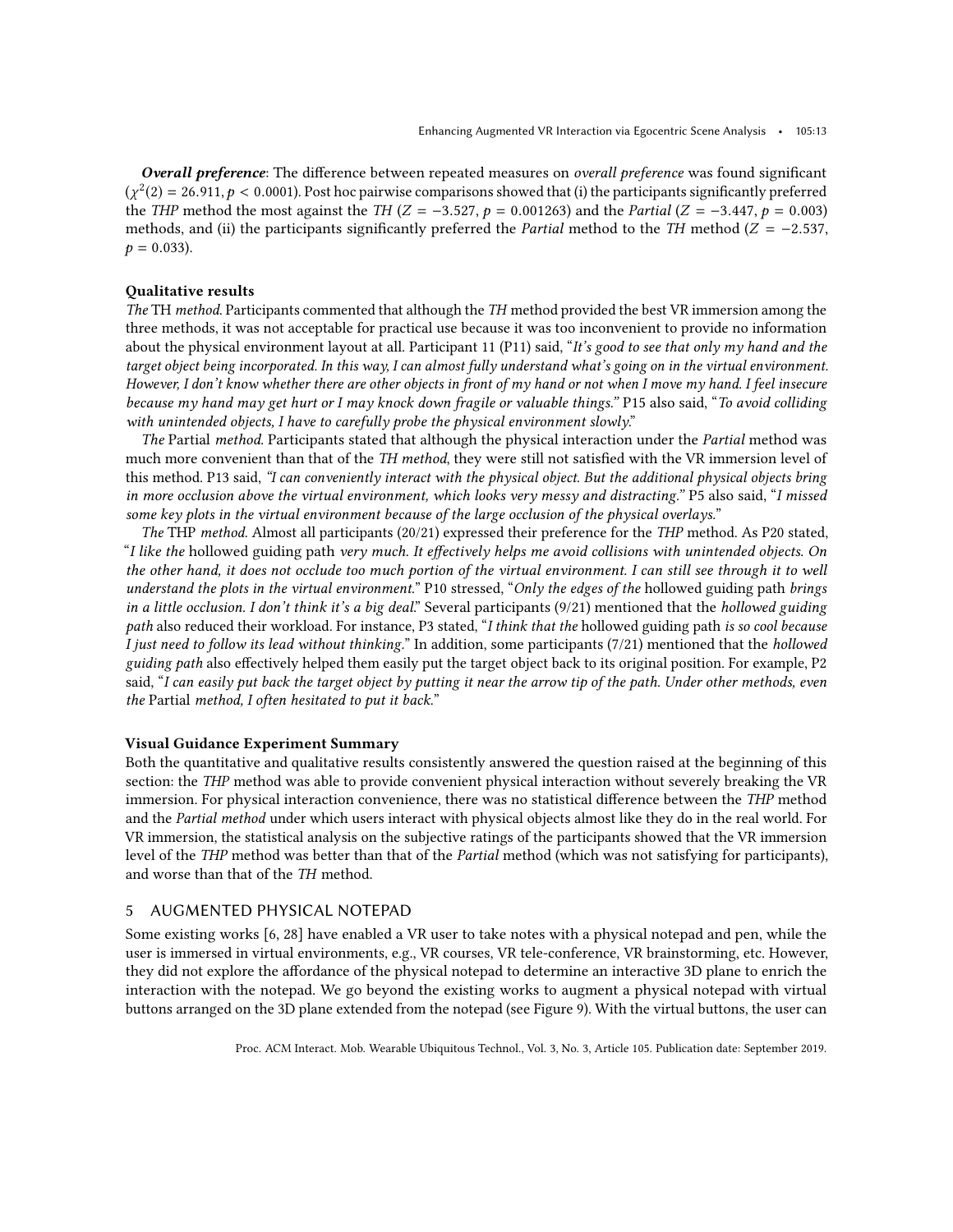105:14 • Tian et al.

<span id="page-13-0"></span>

Fig. 9. Illustrating the *augmented physical notepad*. Top row: the user's physical actions captured by the RGB camera of the depth sensor attached on the VR headset. Bottom row: the AVR scenes in the user's egocentric view.

capture the notepad contents and share the contents with others conveniently. We denote such kind of notepad as the "augmented physical notepad."

## 5.1 Implementation

Based on our prototype system introduced in Section [3,](#page-4-1) we locate the 3D geometry of the notepad plane in the physical world relative to the user, and further locate the notepad plane in the virtual world and construct the virtual buttons attached to the notepad on the extended notepad plane; see Figure [10](#page-14-0) (a) for the details. Furthermore, our system tracks the 3D position of the pen tip in the physical world and maps the 3D position to the virtual world. By doing so, it can detect if the pen clicks on any virtual button and perform the user-selected action accordingly, e.g., "save" to capture the notes and the virtual scene and "send" to share the captured contents with others; see Figures [9](#page-13-0) (e) $\&$ (f). Note that our system provides some visual feedback. It darkens the button being selected by the user. After clicking the "save" button, users can see the captured photo in front of them; see the supplementary video.

## 5.2 User Study

We evaluated our *augmented physical notepad* by comparing it with an "*augmented virtual notepad*" (See Figure [10](#page-14-0) (b)), i.e., both the buttons and the notepad are virtual objects.

Participants. We recruited 16 participants from the campus (8 females and 8 males) aged between 20 and 28. Among them, ten had experience with VR, and all are right-handed.

Constructing the augmented virtual notepad. We render a quadrangle in front of the participant in the virtual environment as the virtual notepad. It floats just above a physical desk for the participant to rest his/her elbows on the desk to write on the virtual notepad using the pinched index and thumb finger tips. We attach a Leap Motion device on the front side of the VR headset for tracking the position of the pinched finger tips. The strokes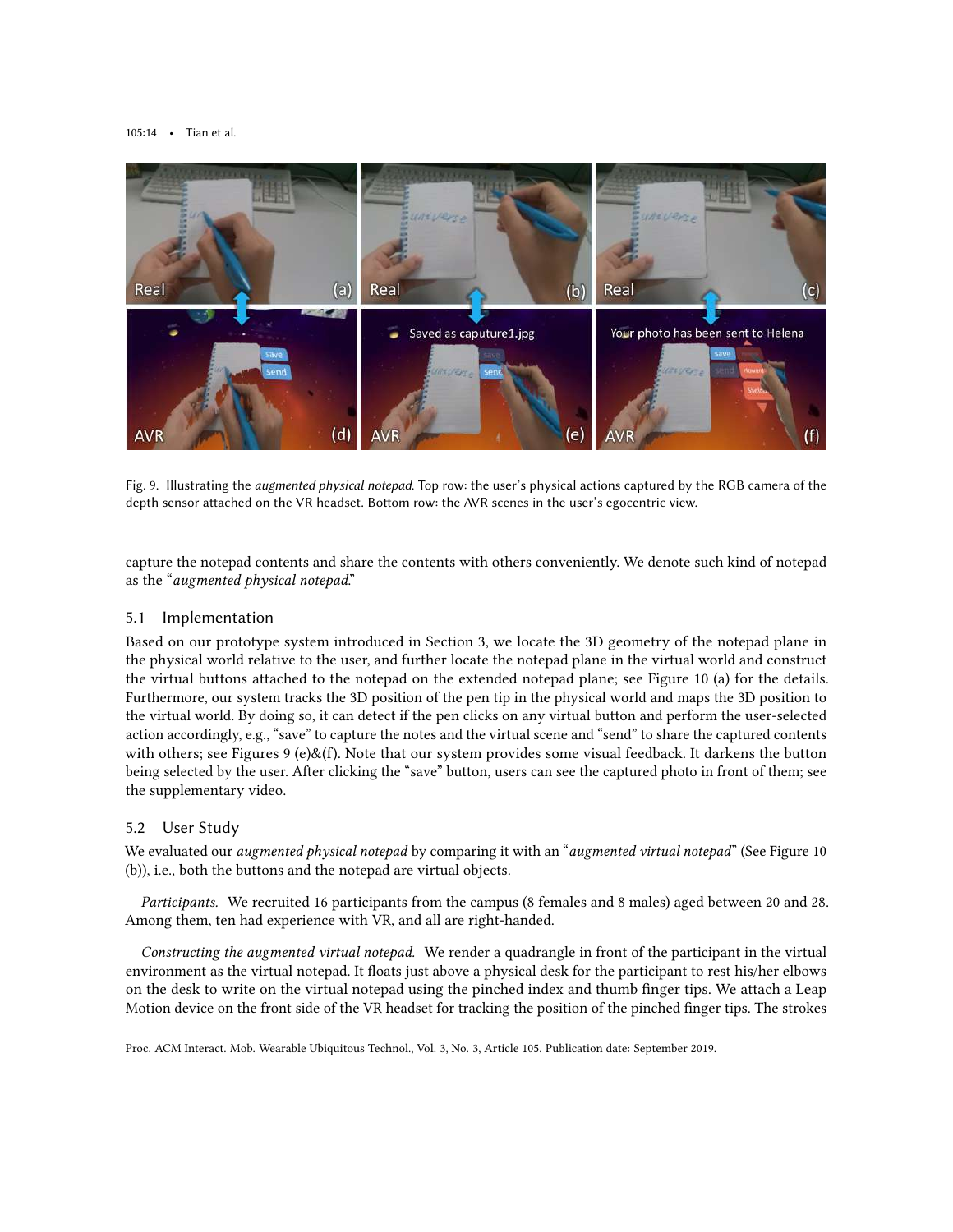<span id="page-14-0"></span>

Fig. 10. (a) The construction of the virtual buttons on the *augmented physical notepad* (APN). A corner (the green dot) and two edge points (red dots) are detected and mapped into 3D space for notepad plane tracking. (b) A user is taking notes with the augmented virtual notepad (AVN). (c) The result of the user study for the augmented notepads.

are rendered according to the moving path of the pinched finger tips. Virtual buttons that correspond to the "save" and "send" functions are arranged in the same way for the augmented physical notepad.

Task. Each participant was immersed in a VR course and was required to take notes about the course contents using the *augmented physical notepad* or the *augmented virtual notepad*. After that, he/she was required to save his/her notes and to share it with others using the virtual buttons.

Experimental design. This experiment investigated the effects of the augmented notepad designs (augmented physical notepad and augmented virtual notepad) on the user preference. Each participant performed the task described previously using the two augmented notepad designs, respectively. The order of the augmented notepad designs was counter-balanced across the participants. After the tasks, the participants were required to rate their preference for each *augmented notepad* design using a five-point Likert scale. At last, the experimenter interviewed the participants to comment on their experience in this experiment. The experimenter recorded their voice for further analysis. The participants completed the whole experiment in approximately 25 minutes.

#### Quantitative Results

We conducted the Wilcoxon Signed Rank test on the dataset of the *user preference*. Figure [10](#page-14-0) (c) shows the means and standard deviations of the user preference scores. We found that the participants significantly preferred the augmented physical notepad to the augmented virtual notepad ( $Z = -3.355$ ,  $p = 0.001$ ).

### Qualitative Results

All participants commented that writing on the *augmented physical notepad* was much better than that on the augmented virtual notepad because (i) they were used to write with physical notepads; and (ii) it was difficult to write in mid-air. P1 said that "To write every single stroke with the augmented virtual notepad involves three steps: first, pinch my two fingers; second, write; and third, stretch out my fingers. The process is complex and tiring when writing many words. As a result, it is difficult to pay attention to the course and taking notes simultaneously." P5 also said, "I often forgot to stretch out my fingers when I finished one stroke. Thus, I drew a lot of unwanted connected strokes. And my writing on the augmented virtual notepad is much more ugly than that on the augmented physical notepad." P2 said that "There is no tactile feedback when I write with the augmented virtual notepad. It is very difficult for me to keep my finger tips on the virtual notepad." However, not everything about the augmented physical notepad is perfect. Participants reported a noticeable latency of the prototype system: "When I wrote with the augmented physical notepad, I felt that the strokes were lagging behind my pen tip a little (P3)." However, the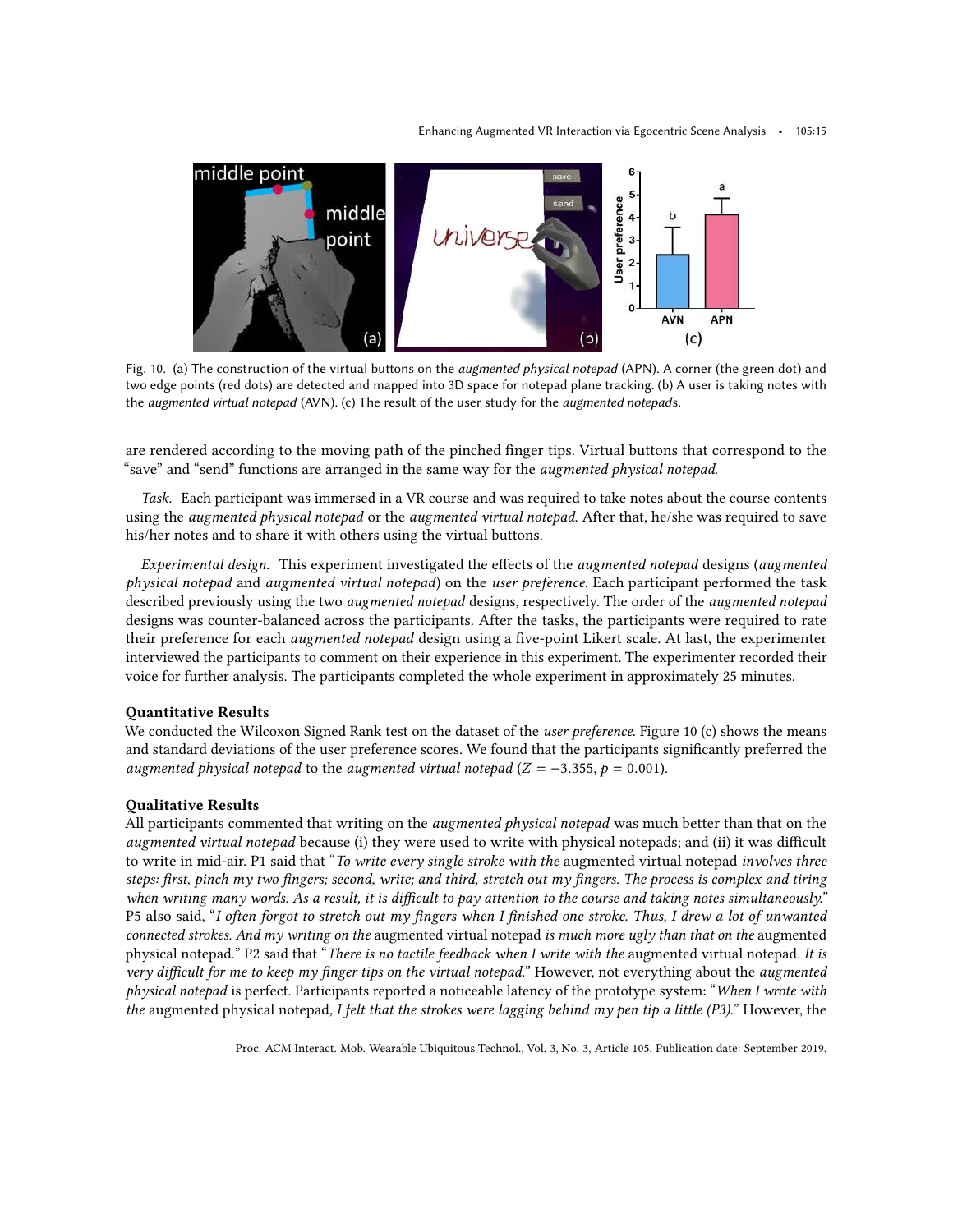105:16 • Tian et al.

impact of the latency did not outweigh the difficulty introduced by the augmented virtual notepad. As mentioned by P3: "The latency did not affect my experience too much. I still think that the augmented physical notepad is better than the virtual one because of the tactile feedback." In addition, P6 and P13 commented that the augmented virtual notepad is still useful when there are no physical notepad and pen around the user.

All participants favored the idea of augmenting a notepad with more relevant functions via virtual buttons. P3's comment is representative among participants, "It is common to see functions like "save" and "send" that are relevant to writing, which can be triggered through buttons on the screen of a tablet. But this time in VR, I can use a daily life notepad which is much cheaper than a tablet to enjoy the same functions. It is definitely a good idea." In addition, participants found the layout of virtual buttons well-designed. As mentioned by P16, "I find it very convenient to use the virtual buttons along the right edge of the notepads because after I finish writing, my hand will be almost above the right edge of the notepads."

#### Augmented Physical Notepad Experiment Summary and Discussion

Participants responded positively to the *augmented physical notepad* as it combines the tactile feedback of the physical objects with the convenience of additional, dynamic digital capabilities based on the physical affordance to provide a better overall user experience. This is achieved regardless of a noticeable drawback of the AVR systems, i.e., the latency of visual feedback mainly caused by the processing time required by the attached sensors (RGB(D) cameras) for capturing the image data and the transmission time from the sensor to the PC via USB cables. This shows that in the testing scenario, the benefit of having the affordance of a physical notepad outweighs the drawback of certain amount of latency. We certainly cannot expect that applying AVR only brings benefits and no drawbacks, but with the advance of technology, we are optimistic that the latency issue will be reduced, and the benefit of being able to leverage the affordances of the physical objects in virtual environments will be further appreciated by the users in the future.

#### <span id="page-15-0"></span>6 FINGER SLIDER

Sliders are commonly-used GUI widgets in traditional PC applications for continuously adjusting parameters. In the VR space, users also need to use sliders in various scenarios, e.g., changing the progress or audio volume of a VR movie, adjusting the properties of a photo in an illumination-controlled VR space, etc. However, state-of-theart VR systems (e.g., HTC Vive, Oculus Rift, etc.) mainly adopt joysticks to manipulate sliders that float in mid-air in the VR space, which is not convenient for users. The reason is that the users have to probe the surrounding physical environment to grab and use the joystick, or deliberately hold it from the very beginning.

Motivated by the affordance of a desk rim for sliding a finger straightly, we propose to augment a physical desk rim (if available, in front of the user) into a physical slider by aligning a slider widget above the desk rim to facilitate the VR users for continuous adjustment with tactile feedback. Then the user can rest a finger on the desk rim and slide the finger to manipulate the slider widget ("finger slider").

#### 6.1 Design Consideration

The design of the *finger slider* needs to take the following factors into consideration:

VR immersion. In order to maximize the VR immersion, the *finger slider should be visible in the VR space only* when it is needed. To make it visible, the user just needs to lift up one of his/her index fingers.

User comfort. The length and position of the slider widget should be carefully determined to be ergonomically accepted by the users. According to the RULA ergonomic evaluation metrics [\[20\]](#page-23-23), the physical load is small when "the user's lower arm is not working across the midline of the body or out to the side." Thus, the length of the slider widget should be half of the average shoulder width of the users. Given that the average shoulder widths of American women and men are ∼36.7 cm and ∼41.1 cm, respectively [\[8\]](#page-22-15), the length of the slider widget should be  $0.5 \times 36.7$  cm, i.e., 18.35 cm. For right-handed users, the left end of the slider widget should be at the intersection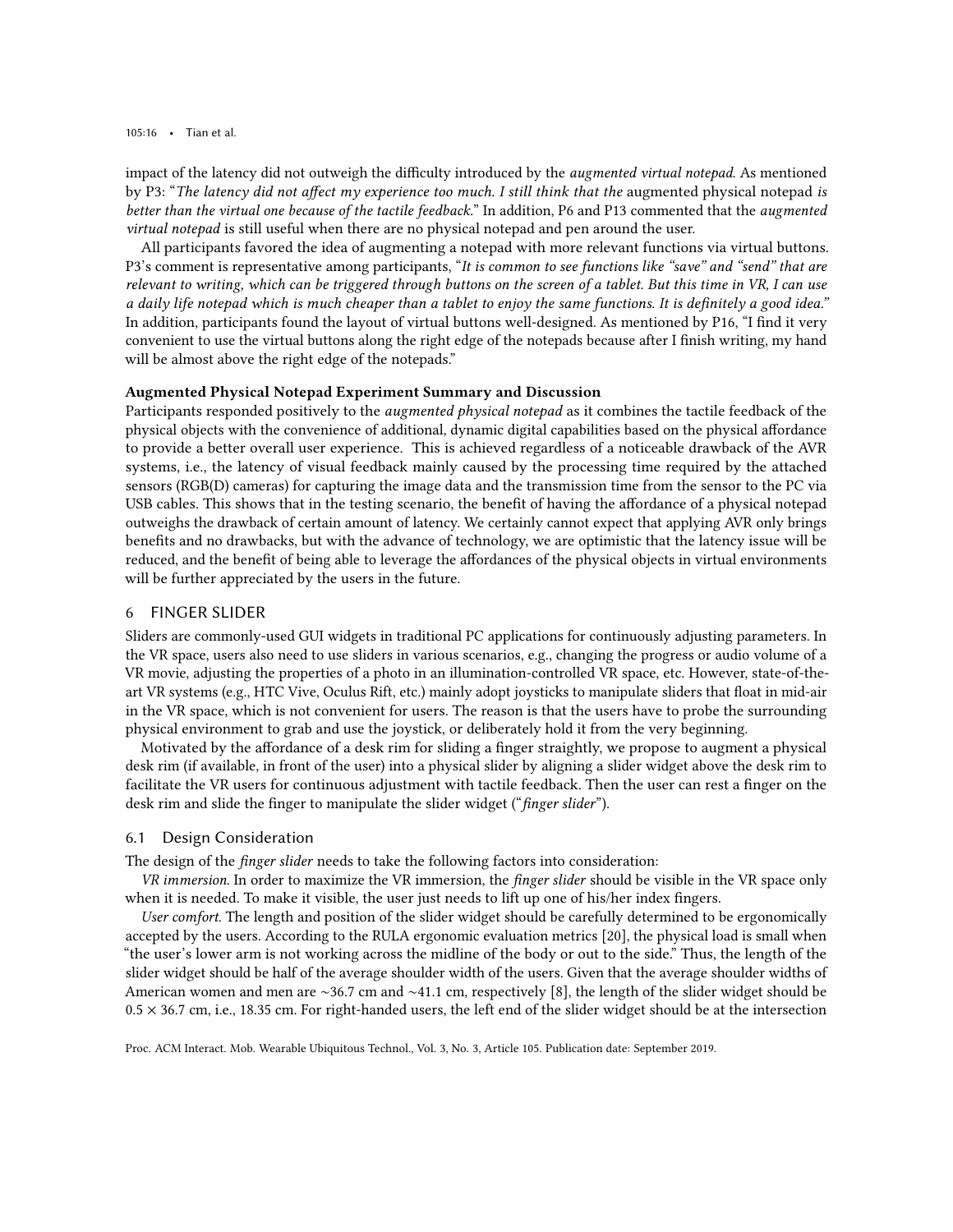#### Enhancing Augmented VR Interaction via Egocentric Scene Analysis • 105:17

<span id="page-16-0"></span>

Fig. 11. (a) & (d): The Left-Right (LR) finger slider. (b) & (e): The Left-Right-Left-Right (LRLR) finger slider. (c) & (f ): The Left-Right-Right-Left (LRRL) finger slider.

of the desk rim line and the midline of the user's body. For left-handed users, the right end of the slider widget should be at this intersection. In addition, we recommend the users to rest one lateral side of the index finger instead of the index finger belly on the desk rim, because the users would not twist their lower arms in this way (see Figure [11\)](#page-16-0).

Control Accuracy. The length of our slider widget (18.35 cm) may not provide satisfying control accuracy when the parameter range is relatively large. Our vision to relieve this problem is to align another 18.35 cm long slider widget below the desk rim and take both the upper and lower widgets to control the parameter. In this way, the users can still slide their fingers comfortably with tactile feedback, but with doubled slider widget length (36.7 cm), i.e., doubled the control precision. We denote this kind of slider as the "doubled finger slider."

Mapping doubled finger slider and parameter range. For the upper widget of the doubled finger slider, the left and right ends should be mapped to the minimum and middle values of the parameter range, respectively, so that the parameter-increase direction is consistent with the traditional sliders. According to different methods of mapping the lower widget of the *doubled finger slider* and the second half of the parameter range, we denote two doubled finger slider designs as: (i) Left-Right-Left-Right (LRLR) finger slider: mapping the left and right ends of the lower widget to the middle and maximum values, respectively; and (ii) Left-Right-Right-Left (LRRL) finger slider: mapping the right and left ends of the lower widget to the middle and maximum values, respectively.

In addition, we denote the *finger slider* consisting of only the upper widget as the Left-Right (LR) finger slider. See the three designs of the finger slider in Figure [11.](#page-16-0)

# 6.2 User Study

Although the control accuracy of the doubled finger sliders (the LRLR and LRRL finger sliders) is twice of that of the basic LR finger slider, we are not sure "whether the lower widget of the doubled finger sliders adds too much burden to the user or not." Furthermore, although the parameter-increase directions of the two widgets of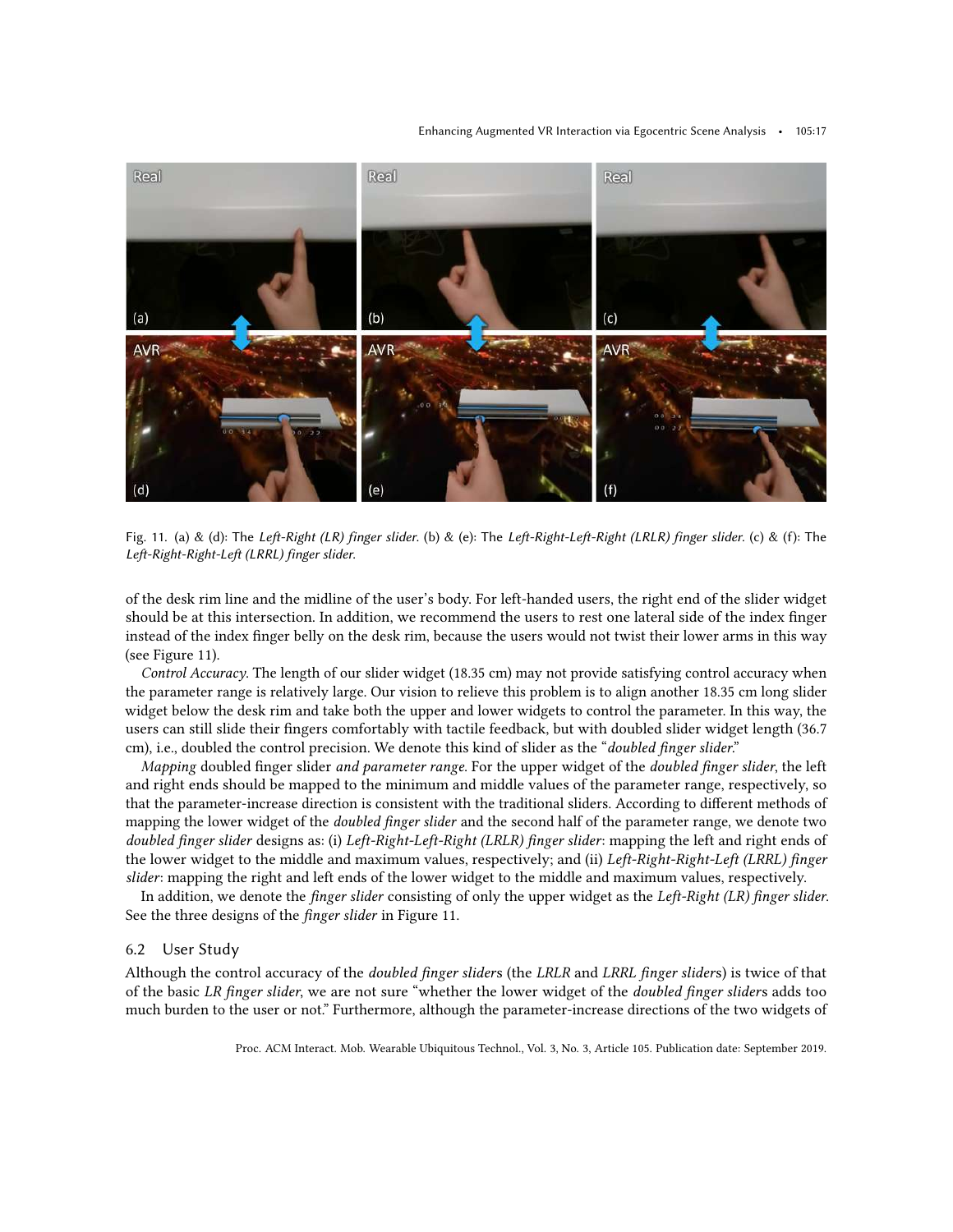105:18 • Tian et al.

<span id="page-17-0"></span>

Fig. 12. (a) & (b) Procedure to construct the *finger sliders*. (c) Track the 3D position of an index finger.

the LRLR finger slider are consistent with those of the traditional sliders, the LRLR finger slider cannot support continuous adjustment around the middle value of the parameter range (i.e., the user has to move the finger between the right and left ends of the upper and lower widgets); although the LRRL finger slider enables the user to do that by simply moving the finger to the other side of the desk rim, the parameter-increase direction of the lower widget is contrary to that of the traditional sliders, which may not be accepted by the users. Thus, we are not clear that "which doubled finger slider do users prefer?"

With the above two questions, we evaluated the three designs of the *finger slider (LR finger slider, LRLR finger* slider, and LRRL finger slider) under different parameter ranges.

Participants. We recruited 15 participants from the campus (7 females and 8 males) aged between 22 and 27. Among them, seven participants had experience with VR. They are all right-handed.

Developing apparatus. First, we use the deep network in our system to detect the user's lifted finger. Second, our system looks for a desk rim in front of the user (if any) and constructs a slider widget in the 3D virtual space. Figures [12](#page-17-0) (a)&(b) illustrate the procedure: (i) find the 3D line segment of the desk rim in the user's view (see the blue line in Figure [12](#page-17-0) (a)); (ii) compute the line's direction and centroid in 3D; (iii) construct a virtual 3D line segment (18.35 cm long), set its location according to which hand the user lifts up (see Figure [12](#page-17-0) (b)), and lift the line segment up above the desk surface (for the LR finger slider); for the *doubled finger sliders*, we perform a similar procedure for the lower slider widget. Third, our system checks whether the index finger is in the slider or not. To do so, we examine the depth image captured by the depth sensor and locate the line intersection between the index finger and the desk rim in the user's view. Then, we find a line of pixels out of the desk rim but belonging to the index finger; see the red line segment in Figure [12](#page-17-0) (c), and then extract the depth values of these pixels. Next, our system locates the centroid of the finger segment in the 3D virtual space and takes it to control the slider at interactive speed.

Task. A participant was firstly immersed in a 360 video and asked to freely use one of the designs of the finger slider (LR finger slider, LRLR finger slider, or LRRL finger slider) to manipulate the progress of this video for six minutes. The manipulation consisted of fast rewinding/forwarding, randomly browsing across the whole video, etc. After that, the participant was immersed in a new 360 video. He/she was required to use the *finger slider* to find a target scene. Then, the participant was immersed in another new 360 video. He/she was again required to find the same target scene as the one in the previous video.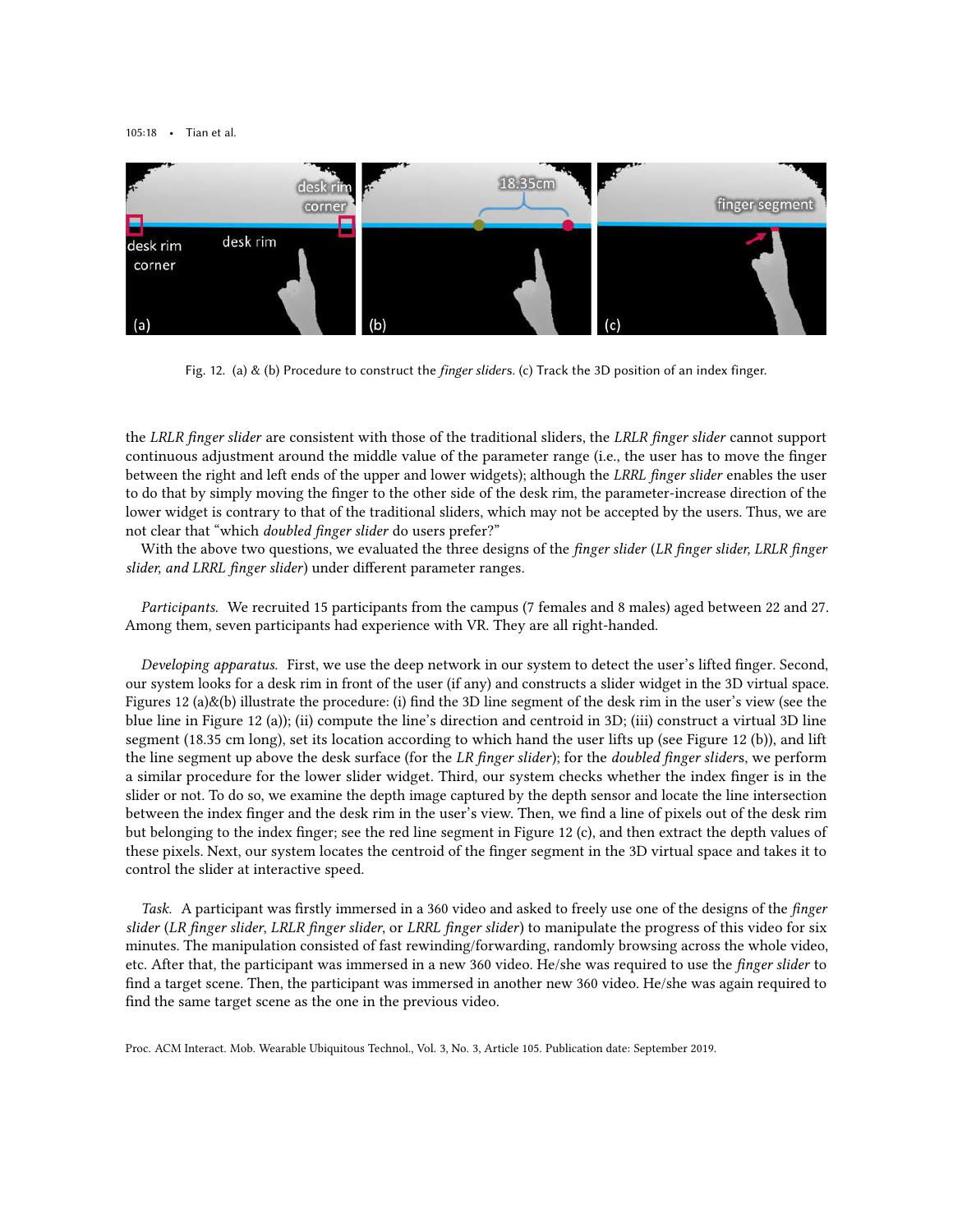<span id="page-18-0"></span>

Fig. 13. The experimental results for the Left-Right (LR) finger slider, the Left-Right-Left-Right (LRLR) finger slider, and the Left-Right-Right-Left (LRRL) finger slider. (a) & (b): the results under short parameter range (15 seconds). (c) & (d): the experimental results under long parameter range (135 seconds).

Experimental design. This experiment investigated the effects of the three finger slider designs (LR finger slider, LRLR finger slider, or LRRL finger slider) and the parameter range on the user effort and the user preference for the *finger slider* designs. Each participant performed the task described previously using the three *finger* slider designs, respectively. The order of the *finger slider* designs was counter-balanced across the participants using a balanced Latin square design. The time durations (parameter ranges) of the two videos consisting the target scene were 15 seconds and 135 seconds, respectively. The target scene lasted for around two seconds. The order of the two videos was also counter-balanced across the participants. After the tasks, the participants were required to rate their efforts to complete the tasks and their preferences on the finger sliders using a five-point Likert scale. At last, the experimenter asked the participants to comment on their experience in this experiment. The experimenter recorded their voice for further analysis. Participants completed the whole experiment in approximately 25 minutes.

#### Quantitative results.

We conducted Friedman tests with post hoc Wilcoxon Signed Rank tests on datasets of user effort and user preference under small and large parameter ranges (15 seconds or 135 seconds), respectively. We applied Bonferroni correction in post hoc pairwise comparisons. Figure [13](#page-18-0) shows the means and standard deviations of the results.

User effort under small parameter range. The difference between repeated measures on the user effort was found significant  $(\chi^2(2) = 12.047, p = 0.002)$ . The user effort of the LR finger slider was significantly smaller<br>than that of the LRLR finger slider  $(Z = -2.709, p = 0.021)$ . There was marginally significant difference betwee than that of the LRLR finger slider ( $Z = -2.709$ ,  $p = 0.021$ ). There was marginally significant difference between the user effort of the LR and LRRL finger sliders ( $Z = -2.309$ ,  $p = 0.063$ ). There was also marginally significant difference between the user effort of the LRLR and LRRL finger sliders ( $Z = -2.165$ ,  $p = 0.09$ ). The results implied that the lower widget of the LRLR finger slider with the left-to-right parameter-increase direction might add too much burden to the participants.

User preference under small parameter range. The difference between the repeated measures on user preference was found significant  $(\chi^2(2) = 18.304, p < 0.001)$ . Participants significantly preferred the LR finger<br>slider against the LBLR finger slider (Z – –3.093, n – 0.006). There was marginally significant difference b slider against the LRLR finger slider ( $Z = -3.093$ ,  $p = 0.006$ ). There was marginally significant difference between the user preference of the LR and LRRL finger sliders ( $Z = -2.324$ ,  $p = 0.06$ ). For the two doubled finger sliders, participants significantly preferred the LRRL finger slider to the LRLR finger slider ( $Z = -2.724$ ,  $p = 0.018$ ). The results indicated that, for a relatively small parameter range, (i) the control accuracy of the LR finger slider might be enough for the participants; and (ii) the doubled finger sliders might not be necessary in this situation.

User effort under large parameter range. The difference between repeated measures on user effort was found significant ( $\chi^2(2) = 7.704$ ,  $p = 0.021$ ). The user effort of the *LRRL finger slider* was significantly smaller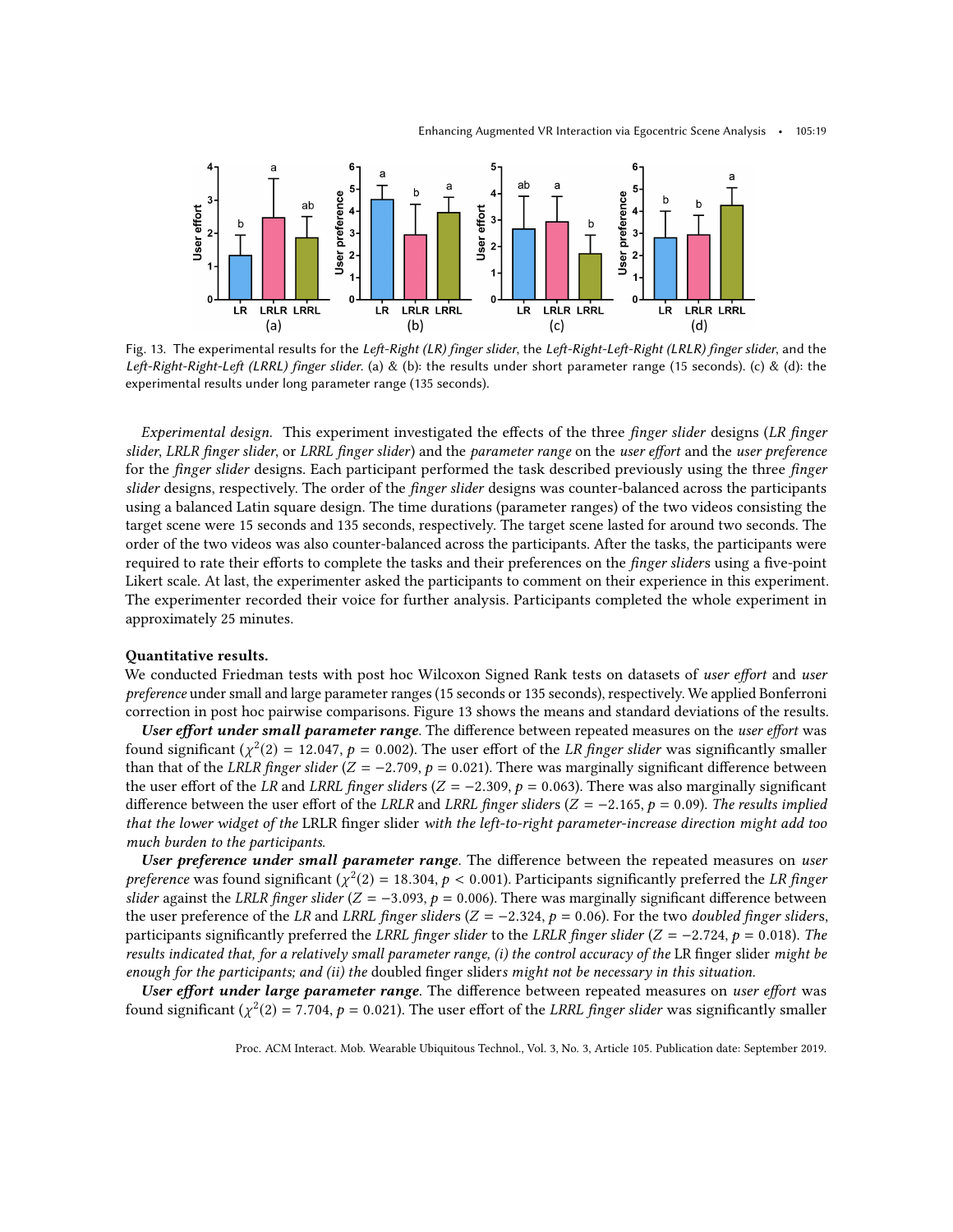than that of the LRLR finger slider ( $Z = -2.946$ ,  $p = 0.009$ ). There was no significant difference between the user effort of the LRRL and LR finger sliders ( $Z = -2.019$ ,  $p = 0.129$ ). There was also no significant difference between the user effort of the LRLR and LR finger sliders ( $Z = -0.618$ ,  $p = 1.0$ ). The results suggested again that the lower widget of the LRLR finger slider with the left-to-right parameter-increase direction might add too much burden to the participants.

User preference under large parameter range. The difference between the repeated measures on the user preference was found significant  $(\chi^2(2) = 15.346, p < 0.001)$ . Participants significantly preferred the LRRL finger<br>slider against the LR (Z = -2.654, p = 0.024) and the LRLR (Z = -3.126, p = 0.006) finger sliders. There w slider against the LR (Z = -2.654,  $p = 0.024$ ) and the LRLR (Z = -3.126,  $p = 0.006$ ) finger sliders. There was no significant difference between the user preference of the LRLR and the LR finger sliders ( $Z = -0.576$ ,  $p = 1.0$ ). The results implied that, for a relatively large parameter range, (i) the control accuracy of the LR finger slider might become not enough; and (ii) participants might accept the right-to-left parameter-increase direction of the lower widget of the LRRL finger slider.

#### Qualitative Results

Small parameter range. All participants preferred the LR finger slider the most because it was simple, intuitive, and accurate enough when they looked for the target scene in the short video. P1 said that "For the short video, the control accuracy of the LR finger slider is enough. It is not necessary to use two slider widgets to control the progress." Similarly, P2 also said that "For the short video, I can slide my finger across relatively short distance to achieve my goal well. Why bother using more complex interfaces?"

Large parameter range. For finding the target scene in the long video, almost all participants (14/15) preferred the LRRL finger slider against the other two finger sliders. There were two main reasons: (i) when the proportion of the target parameter range to the total parameter range was relatively low, the participants liked the enhanced control accuracy of the doubled finger sliders; and (ii) compared with the LRLR finger slider, controlling with the LRRL finger slider was continuous and fluent. P6 commented that "With the LR finger slider, I skipped the frames of the target scene easily, while the LRRL and LRLR finger sliders provided much better accuracy. Controlling with LRRL finger slider is continuous because I just need to slide my finger along two sides of the desk rim clockwise or anticlockwise. I hate the LRLR finger slider because I have to move my finger across the length of a slider widget to use another widget when I need to adjust the progress around the middle of the whole video." P9 also said, "With the LRRL finger slider, I can keep my finger on the two sides of the desk rim all the way, while with the LRLR finger slider, I have to move my finger away from the desk rim when I need to switch to another slider widget." Only one participant insisted that she still preferred the LR finger slider because she liked the traditional controlling way. When asked about whether they accept the right-to-left parameter-increase direction of the lower widget of the LRRL finger slider or not, almost all participants (14/15) accepted. For example, P12 said that "In nature, the controlling way of the LRRL finger slider is sliding a finger clockwise or anticlockwise on the two sides of the desk rim. I certainly accept this way because we are used to many clockwise or anticlockwise operations in daily life." P14 also noticed some additional benefits of the LRRL finger slider, "After I quickly browse the whole video, I can browse it again from the beginning very conveniently because I just need to move my finger from the bottom side to the upper side of the desk rim. I can also conveniently access the other half of the video randomly by moving my finger to the other side of the desk rim." P12 suggested that "I think that you should make the users easily know how the LRRL finger slider works, or they don't know they should slide the finger clockwise or anticlockwise."

#### Finger Slider Experiment Summary

The purpose of this experiment is not to investigate whether or not the physical affordance can help with digital interaction (this has been proven by the *augmented physical notepad* experiment), but rather, how to design physcially augmented digital widgets. The results indicated that the design of the *finger slider* depends on the range of values in which the slider needs to control: if the parameter range was relatively small (15 seconds video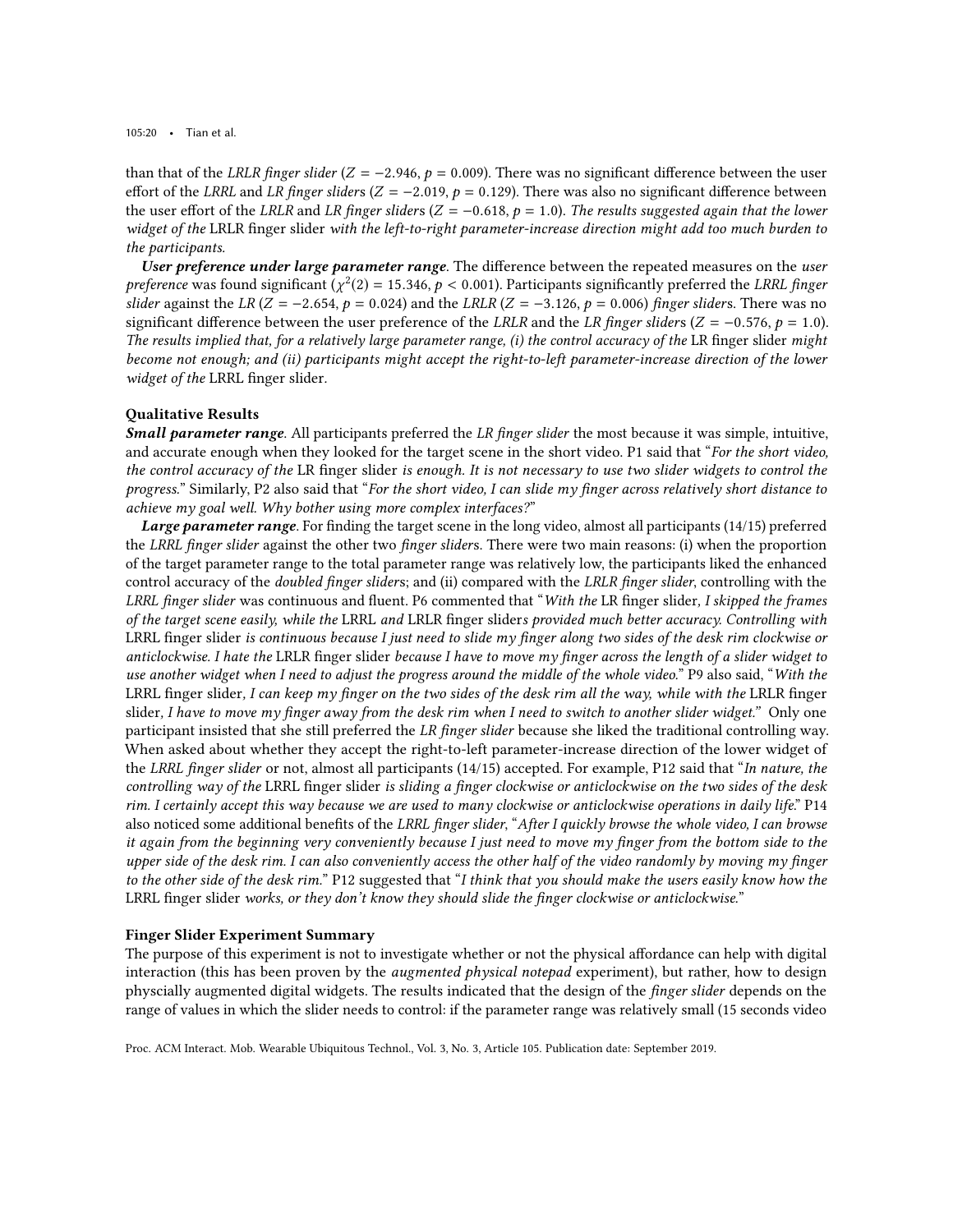Enhancing Augmented VR Interaction via Egocentric Scene Analysis • 105:21

<span id="page-20-0"></span>

Fig. 14. To make the Left-Right-Right-Left (LRRL) finger slider more intuitive to use, we will add a short vertical slider widget to join the two right ends of the upper and lower widgets.

clip), the participants preferred the LR finger slider the most; and if the parameter range was relatively large  $(135$ seconds video clip), the participants preferred the LRRL finger slider the most.

Although we tried to make the LRRL finger slider intuitive to use by rendering the elapsed and remaining times on the left side of the two left ends of the widgets (see Figure [11](#page-16-0) (f)), a participant (P12) still thought that it is not enough. We plan to solve this issue by adding a short vertical slider widget that joins the two right ends of the two widgets. See Figure [14.](#page-20-0)

## <span id="page-20-1"></span>7 OVERALL DISCUSSION

The goal of our experiments is to explore how the semantic context information of the physical objects surrounding the VR users can augment the AVR interaction. The participants between the different experiments were partially the same. Among all the participants (37 participants) involved in the experiments, two of them were recruited in all the three experiments; three of them were recruited in both the visual guidance and *finger slider* experiments; one of them was recruited in both the visual guidance and *augmented physical notepad* experiments; seven of them were recruited in both the *finger slider* and *augmented physical notepad* experiments; and twenty-four participants were only recruited in one of the three experiments. The visual guidance experiment demonstrated that a visual guidance based on the layout information was able to balance the physical interaction convenience and the VR immersion. The *augmented physical notepad* experiment showed that the physical affordance helped to create a hybrid user interface that outperformed a fully virtual one. The finger slider experiment told us that digital widgets could be physically augmented based on the physical affordance to provide better parameter adjustment experience in AVR. From the experiments, we observed some common insights about how we should make use of the physical affordance and object layout to create a better AVR environment in general:

Using *physical affordances in AVR*. Previous works [\[3,](#page-22-0) [4,](#page-22-1) [6,](#page-22-13) [22,](#page-23-1) [24,](#page-23-2) [25,](#page-23-3) [28,](#page-23-15) [35\]](#page-23-4) only provide basic interactions with the incorporated objects, e.g., using the notepad only for writing in AVR. Physical affordances in this work serve as the medium to reasonably combine daily-life physical objects and virtual elements together closely to create more AVR interaction possibilities (e.g., *augmented physical notepad*) and physically augmented digital widgets (e.g., *finger sliders*). There are various more kinds of physical affordances to explore. For example, cylindrical objects afford rotating them around their centerlines. Thus they can be augmented with virtual scale marks to become knobs in AVR. The two sides of the desk rim also afford encoding two states, e.g., on/off. Users may tap on the upper side to start/resume a function or tap on the bottom side to close/pause the function. We believe that our new approach creates new forms of AVR environment where the virtual reality and the portions of the reality are better mixed.

Extracting geometry properties from depth regions to support physical affordances. To leverage the physical affordances of objects in the AVR environments, it is important that such affordances can be recognized.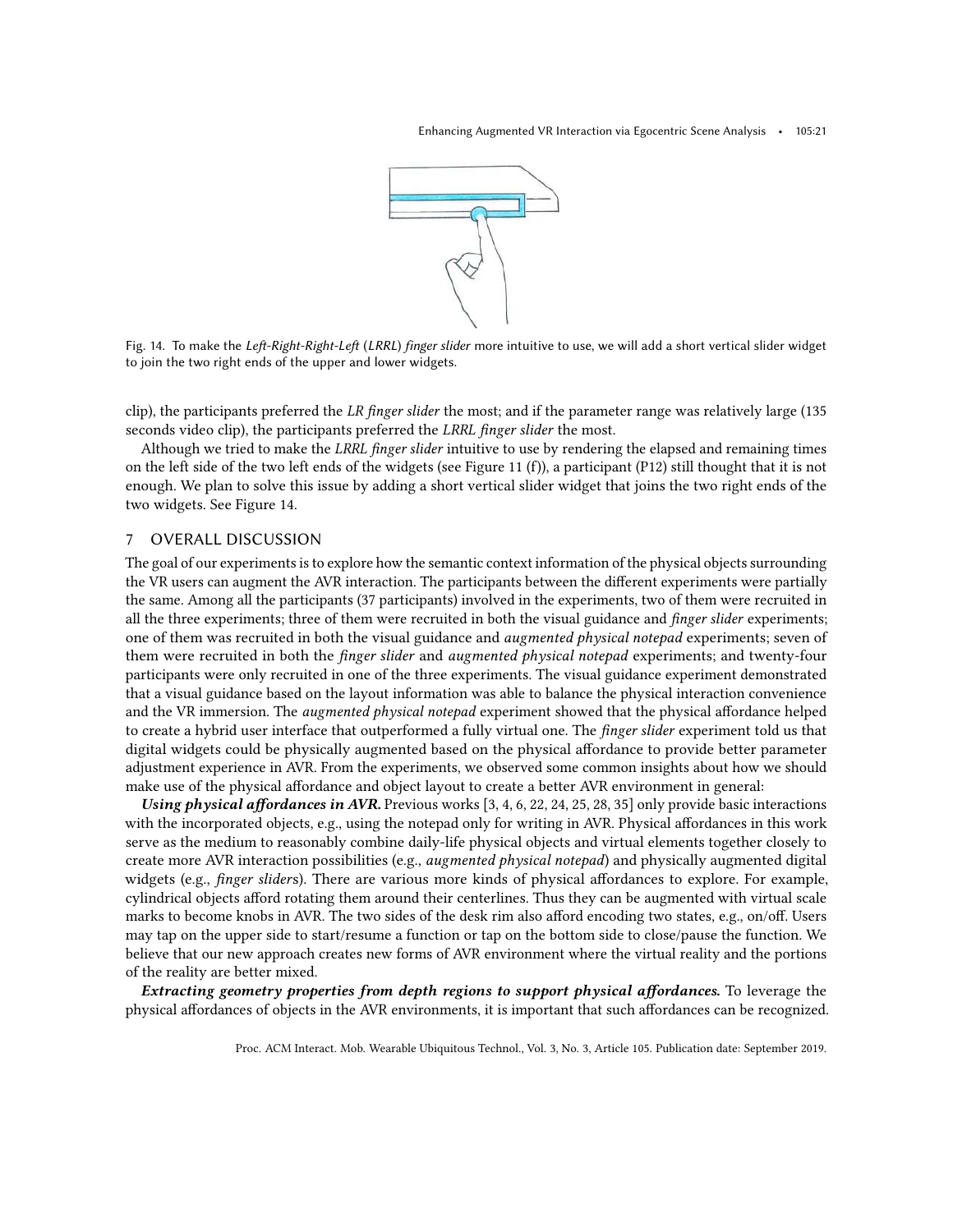We believe that important physical affordance information can be retrieved from 3D geometry properties of physical objects. To extract the 3D geometry properties, we first adopt a neural network to semantically detect the depth regions of the physical objects surrounding the user in the depth images (see the top row (left) in Figure [3\)](#page-6-1). Naively, we can extract geometry properties from the point clouds converted from the depth regions. However, this method is difficult because the point clouds do not contain structured information. Instead, we directly extract the geometry properties of the physical objects from their depth regions and then map the geometry properties into 3D space. For example, three key points on two edges of a notepad are extracted from the depth region of the notepad. We then map the three points into 3D space and derive the 3D directions of the two notepad edges. See Figures [10](#page-14-0) (a) for illustration. In addition, another benefit of semantically detecting the depth regions is that we can derive the real-time 3D layout of the egocentric physical environment. With the layout, our work is able to go beyond the previous AVR works (which mainly focus on rendering the physical objects as overlays) to estimate the interaction status and plan suitable visual guidance for the user.

Balancing physical interaction convenience and VR immersion. When leveraging physical affordances, it is important to consider clarity and efficiency. One can incorporate everything in the user's egocentric view to facilitate the users to grab, fetch or put back the target object. However, doing so can reduce immersion as physical overlays can occlude a large portion of the virtual environment, and make it less efficient to interact with the dynamic virtual contents. We believe that it is important to extract only the most essential information from the physical environment so that interaction and immersion can be optimally balanced.

In the visual guidance experiment, we try to approach this optimal balance by proposing the Target-Hand-Path (THP) method. The THP method is able to "simplify" the AVR user's egocentric physical environment by introducing only minimum information necessary for user interaction: the target object, the user's hand, and a hollowed guiding path. With this simplification, we demonstrated that we can achieve a better balance between the physical interaction convenience and VR immersion. We believe that researchers and designers of AVR applications can benefit from this approach to create better user experience in the future.

## 8 CONCLUSION AND FUTURE WORK

We go beyond previous methods to propose a new approach to realize augmented virtual reality. By adopting deep learning and depth sensing for egocentric physical scene analysis in real-time, our method is able to semantically understand the context information that includes not only the layout of the physical objects surrounding the user but also their affordances.

Given the layout of the surrounding objects, our approach is able to enhance the AVR user experience when the users access and move physical objects with the help of visual guidance, e.g., the hollowed guiding path helps a VR user conveniently interact with a target physical object without severely breaking the immersive experience, especially when the user is immersed in virtual environments with a lot of dynamic contents. With the affordances of the surrounding objects, our approach is able to create hybrid user interfaces to enhance the AVR interaction, e.g., the *augmented physical notepad* enables the VR users to not only write as they do in the real world, but also perform more convenient and novel interactions via the virtual buttons; the *finger sliders* facilitate the VR users to continuously adjust parameters comfortably with haptic feedback and two accuracy modes.

We plan to scale our approach and techniques in the future. As discussed in Section [7,](#page-20-1) our approach is able to "simplify" the AVR user's egocentric physical environment on the layout level. In the future, we will explore the effects of simplifying or abstracting the egocentric physical environment on the object level, i.e., preserving the interactive parts of a physical object and replacing the rest with contour lines. By doing so, we may further enhance the immersive experience in the AVR environments and find other benefits. We also want to explore hybrid interfaces based on physical affordance further. We can arrange more types of virtual elements on the interactive 3D plane extended from the physical notepad, e.g., adding a "finger slider" along the bottom edge of

Proc. ACM Interact. Mob. Wearable Ubiquitous Technol., Vol. 3, No. 3, Article 105. Publication date: September 2019.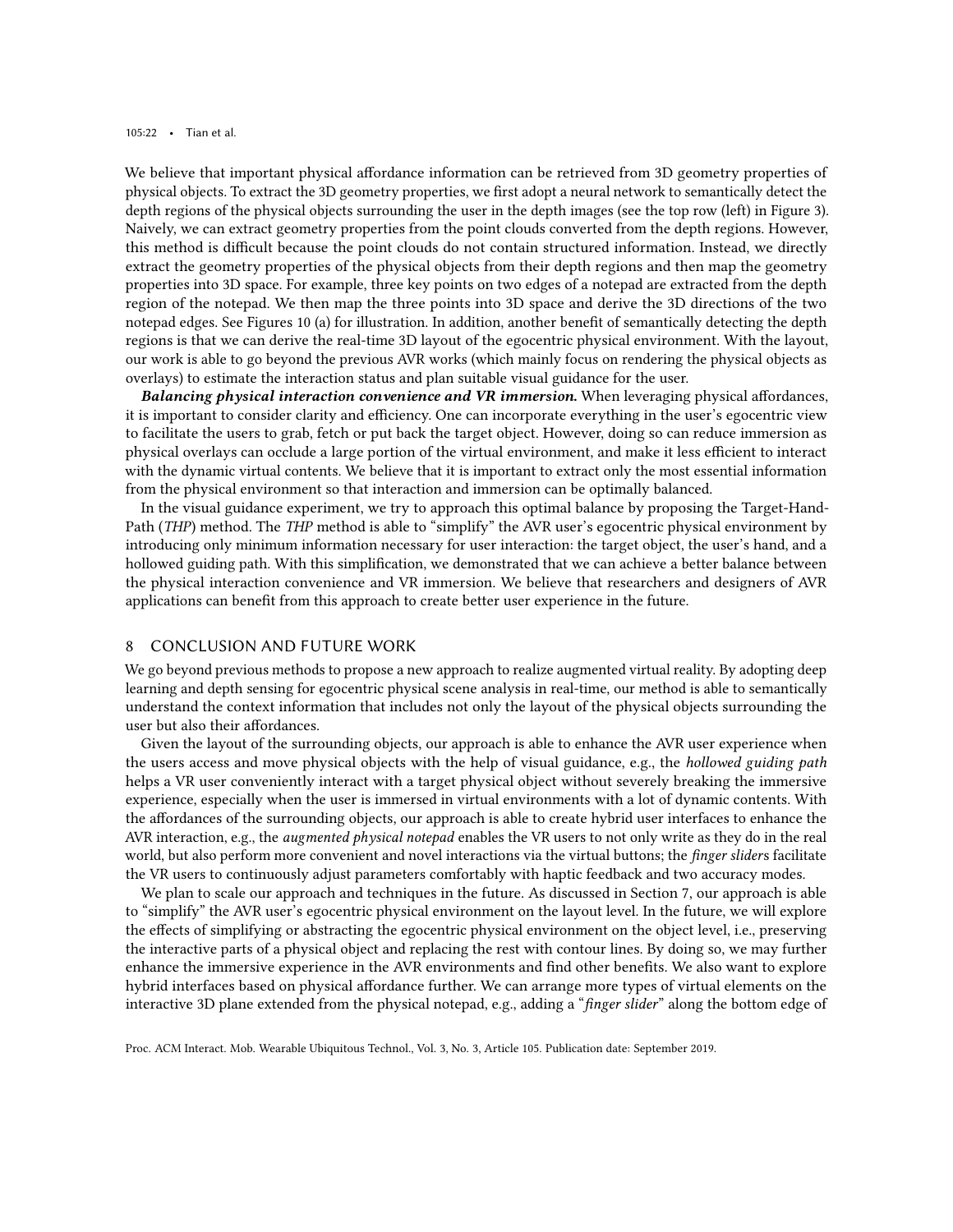the notepad and using the pen instead of a finger to manipulate it. By doing so, our *augmented physical notepad* may be applied to more usage scenarios. We can also fold a virtual widget into multiple (more than two) segments and align them with the two sides of the rims of smaller objects such as books and cellphones. In this way, we can attach our finger sliders on almost all kinds of physical objects with straight edges.

# ACKNOWLEDGMENTS

This work is supported by research grants from the Research Grants Council of Hong Kong Special Administrative Region, under Project No. CUHK14225616 and Project No. CUHK14201918, Shenzhen Science and Technology Program (No. JCYJ20170413162617606), and SoC robotics initiative C-251-000-065-001. We thank the reviewers cordially for their valuable comments, Shuxia Zhang for drawing Figures [1](#page-1-0) and [14,](#page-20-0) Zouyan He for creating the texture of the hollowed path with an arrow, and Yuming Bai for implementing the fully virtual version of the augmented notepad.

### REFERENCES

- <span id="page-22-11"></span>[1] Mahdi Azmandian, Mark Hancock, Hrvoje Benko, Eyal Ofek, and Andrew D. Wilson. 2016. Haptic Retargeting: Dynamic Repurposing of Passive Haptics for Enhanced Virtual Reality Experiences. In Proceedings of the 2016 CHI Conference on Human Factors in Computing Systems (CHI '16). ACM, New York, NY, USA, 1968–1979.<https://doi.org/10.1145/2858036.2858226>
- <span id="page-22-2"></span>[2] G. Bruder, F. Steinicke, K. Rothaus, and K. Hinrichs. 2009. Enhancing Presence in Head-Mounted Display Environments by Visual Body Feedback Using Head-Mounted Cameras. In 2009 International Conference on CyberWorlds. 43–50.<https://doi.org/10.1109/CW.2009.39>
- <span id="page-22-0"></span>[3] Gerd Bruder, Frank Steinicke, Dimitar Valkov, and Klaus Hinrichs. 2010. Augmented virtual studio for architectural exploration. In Proc. of Virtual Reality International Conference (VRIC 2010). 43–50.
- <span id="page-22-1"></span>[4] Pulkit Budhiraja, Rajinder Sodhi, Brett Jones, Kevin Karsch, Brian Bailey, and David Forsyth. 2015. Where's My Drink? Enabling Peripheral Real World Interactions While Using HMDs. arXiv preprint arXiv:1502.04744 (2015).
- <span id="page-22-12"></span>[5] Lung-Pan Cheng, Li Chang, Sebastian Marwecki, and Patrick Baudisch. 2018. iTurk: Turning Passive Haptics into Active Haptics by Making Users Reconfigure Props in Virtual Reality. In Proceedings of the 2018 CHI Conference on Human Factors in Computing Systems (CHI '18). ACM, New York, NY, USA, Article 89, 10 pages.<https://doi.org/10.1145/3173574.3173663>
- <span id="page-22-13"></span>[6] D. Clergeaud and P. Guitton. 2017. Design of an annotation system for taking notes in virtual reality. In 2017 3DTV Conference: The True Vision - Capture, Transmission and Display of 3D Video (3DTV-CON). 1–4.<https://doi.org/10.1109/3DTV.2017.8280398>
- <span id="page-22-8"></span>[7] A. P. Desai, L. Peña-Castillo, and O. Meruvia-Pastor. 2017. A Window to Your Smartphone: Exploring Interaction and Communication in Immersive VR with Augmented Virtuality. In 2017 14th Conference on Computer and Robot Vision (CRV). 217–224. [https://doi.org/10.](https://doi.org/10.1109/CRV.2017.16) [1109/CRV.2017.16](https://doi.org/10.1109/CRV.2017.16)
- <span id="page-22-15"></span>[8] Data from centers for disease control and prevention. 2019. [https://www.cdc.gov/nchs/data/series/sr\\_11/sr11\\_249.pdf](https://www.cdc.gov/nchs/data/series/sr_11/sr11_249.pdf) [Online; accessed 27-March-2019].
- <span id="page-22-5"></span>[9] Lei Gao, Huidong Bai, Weiping He, Mark Billinghurst, and Robert W. Lindeman. 2018. Real-time Visual Representations for Mobile Mixed Reality Remote Collaboration. In SIGGRAPH Asia 2018 Virtual & Augmented Reality (SA '18). ACM, New York, NY, USA, Article 15, 2 pages.<https://doi.org/10.1145/3275495.3275515>
- <span id="page-22-3"></span>[10] Lei Gao, Huidong Bai, Gun Lee, and Mark Billinghurst. 2016. An Oriented Point-cloud View for MR Remote Collaboration. In SIGGRAPH ASIA 2016 Mobile Graphics and Interactive Applications (SA '16). ACM, New York, NY, USA, Article 8, 4 pages. [https:](https://doi.org/10.1145/2999508.2999531) [//doi.org/10.1145/2999508.2999531](https://doi.org/10.1145/2999508.2999531)
- <span id="page-22-4"></span>[11] Lei Gao, Huidong Bai, Thammathip Piumsomboon, G Lee, Robert W Lindeman, and Mark Billinghurst. 2017. Real-time visual representations for mixed reality remote collaboration. In International Conference on Artificial Reality and Telexistence. 87–95.
- <span id="page-22-10"></span>[12] J. Garcia Estrada and A. L. Simeone. 2017. Recommender system for physical object substitution in VR. In 2017 IEEE Virtual Reality (VR). 359–360.<https://doi.org/10.1109/VR.2017.7892325>
- <span id="page-22-14"></span>[13] iFLYTEK voice recognition SDK. 2019.<http://global.xfyun.cn/> [Online; accessed 25-February-2019].
- <span id="page-22-7"></span>[14] Humayun Khan, Gun Lee, Simon Hoermann, Rory Clifford, Mark Billinghurst, and Robert W Lindeman. 2017. Evaluating the Effects of Hand-gesture-based Interaction with Virtual Content in a 360 Movie. In International Conference on Artificial Reality and Telexistence. 63–70.
- <span id="page-22-9"></span>[15] Youngwon R. Kim and Gerard J. Kim. 2016. HoVR-type: Smartphone As a Typing Interface in VR Using Hovering. In Proceedings of the 22Nd ACM Conference on Virtual Reality Software and Technology (VRST '16). ACM, New York, NY, USA, 333–334. [https:](https://doi.org/10.1145/2993369.2996330) [//doi.org/10.1145/2993369.2996330](https://doi.org/10.1145/2993369.2996330)
- <span id="page-22-6"></span>[16] G. A. Lee, J. Chen, M. Billinghurst, and R. Lindeman. 2016. Enhancing Immersive Cinematic Experience with Augmented Virtuality. In 2016 IEEE International Symposium on Mixed and Augmented Reality (ISMAR-Adjunct). 115–116. [https://doi.org/10.1109/ISMAR-](https://doi.org/10.1109/ISMAR-Adjunct.2016.0054)